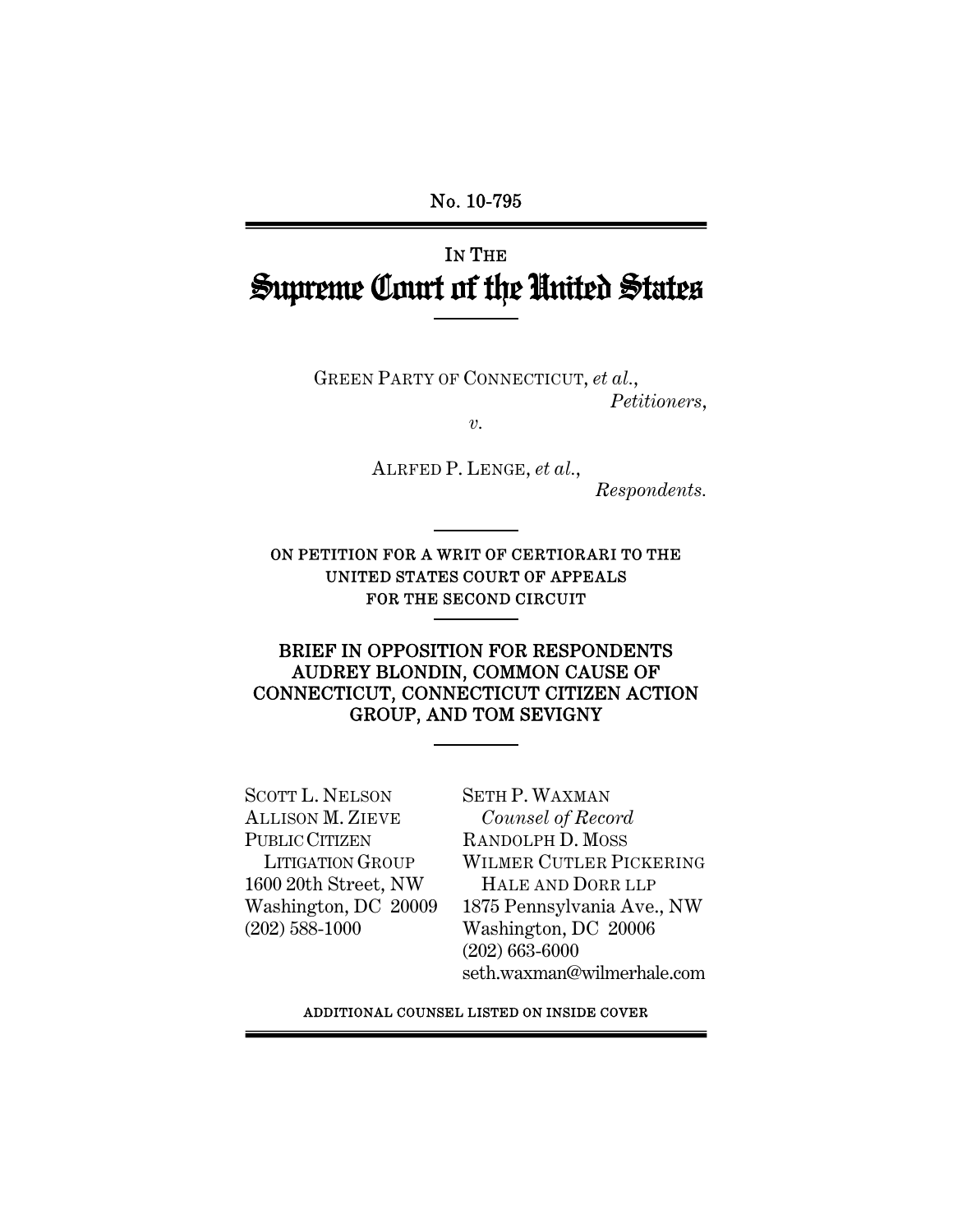| <b>FRED WERTHEIMER</b>      |  |
|-----------------------------|--|
| DEMOCRACY 21                |  |
| 2000 Massachusetts Ave., NW |  |
| Washington, DC 20036        |  |
| $(202)$ 355-9610            |  |

ROGER M. WITTEN WILMER CUTLER PICKERING HALE AND DORR LLP 399 Park Avenue New York, NY 10022 (212) 230-8800

J. GERALD HEBERT PAUL S. RYAN TARA MALLOY CAMPAIGN LEGAL CENTER 215 E Street, NE Washington, DC 20002 (202) 736-2200

MONICA YOUN MIMI MARZIANI ELIZABETH KENNEDY BRENNAN CENTER FOR JUSTICE AT NYUSCHOOL 875 Third Avenue OF LAW 161 Avenue of the Americas 12th Floor New York, NY 10013 (202) 998-6730

DONALD J. SIMON SONOSKY, CHAMBERS, SACHSE, ENDRESON & PERRY, LLP 1425 K Street, NW Suite 600 Washington, DC 20005 (202) 682-0240

IRA M. FEINBERG HOGAN LOVELLS LLP New York, NY 10022 (212) 918-3000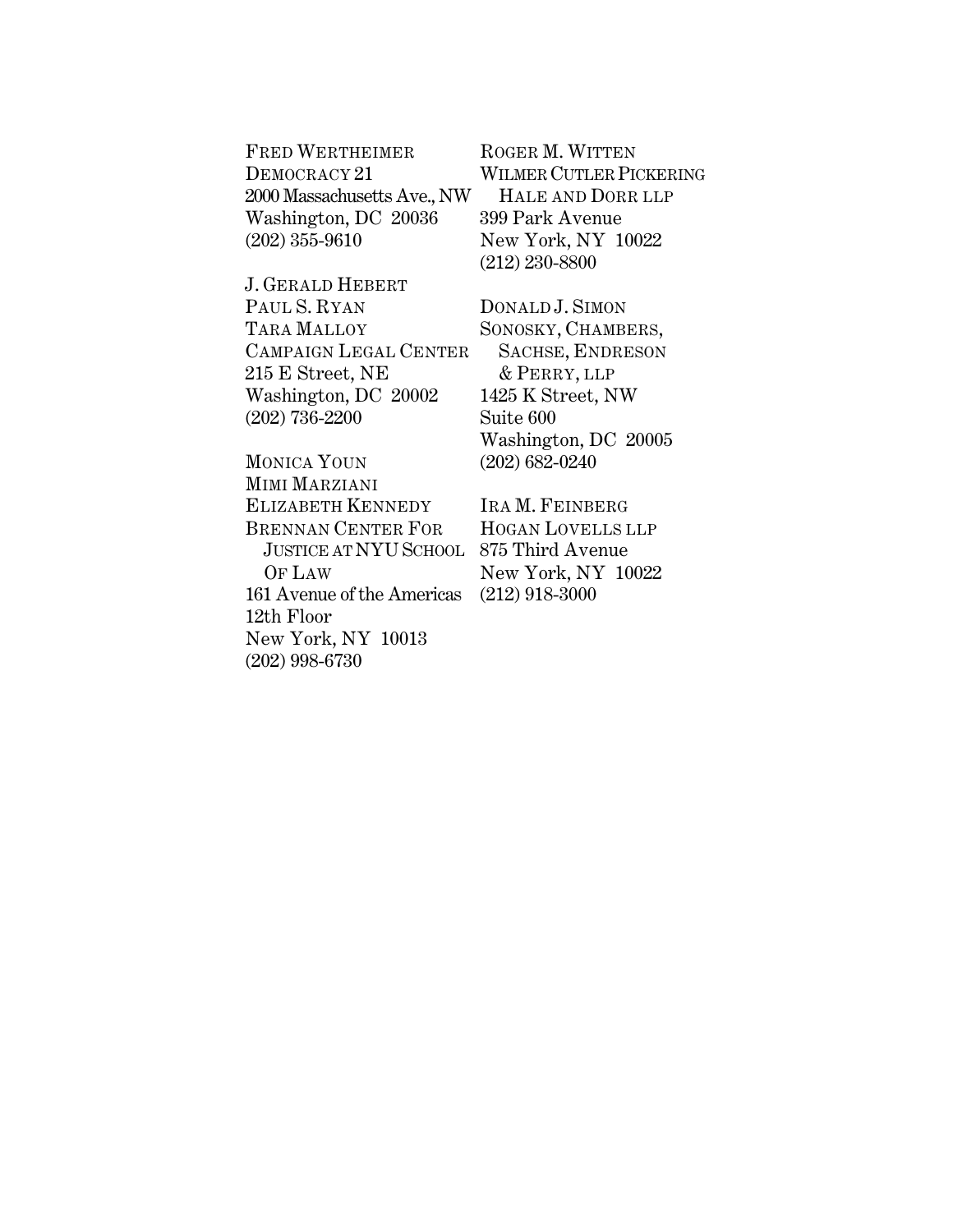## QUESTION PRESENTED

Whether the Second Circuit erred in holding, based on its review of the factual record in this case, that petitioners had failed to prove that Connecticut's law establishing a public-financing system for state elected offices imposes an unfair or unnecessary burden on the electoral opportunities of minor parties.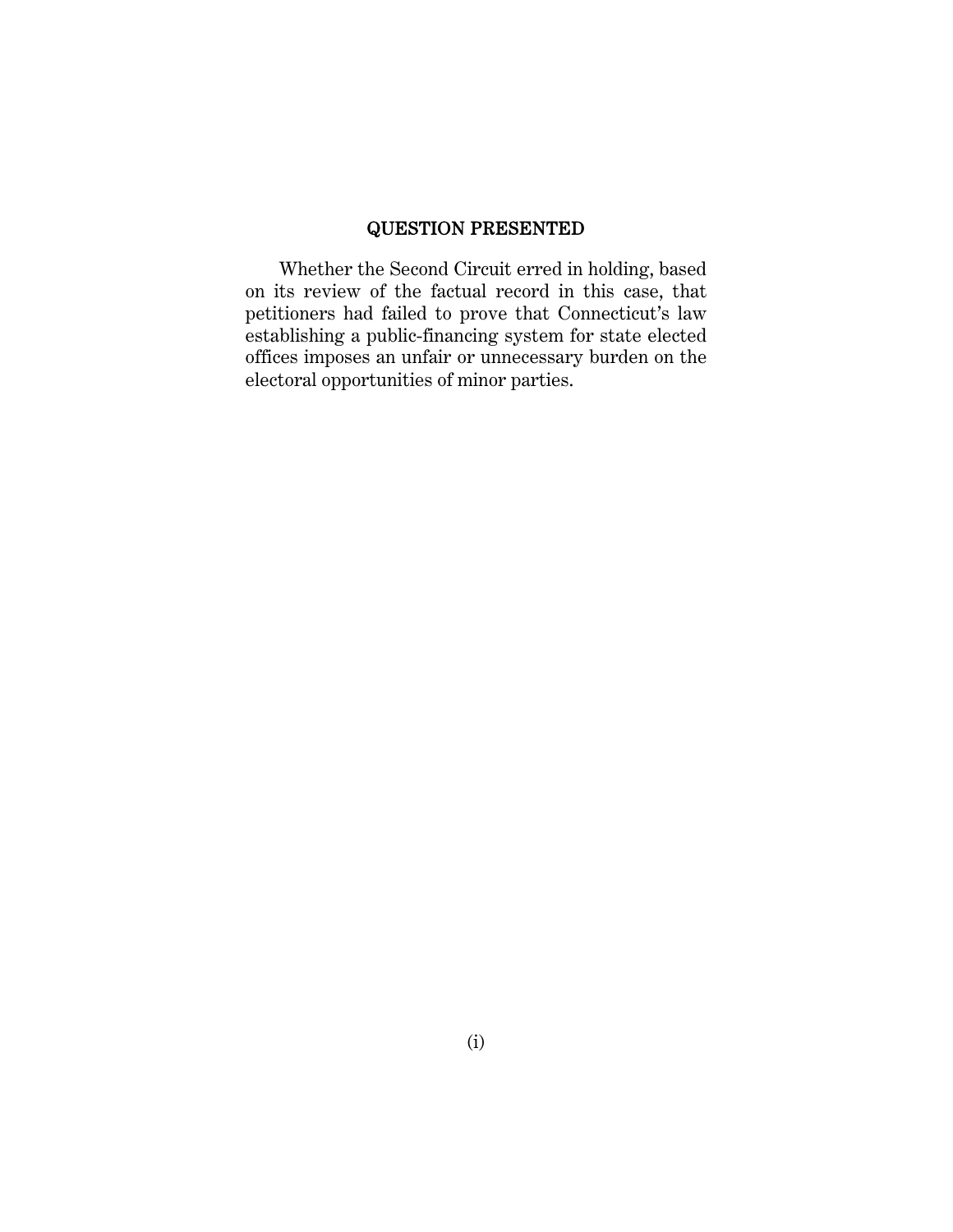## RULE 29.6 STATEMENT

Connecticut Citizen Action Group is a nonprofit corporation that has no parent corporations and issues no stock. Common Cause of Connecticut is a part of Common Cause, a nonprofit corporation that has no parent corporations and issues no stock.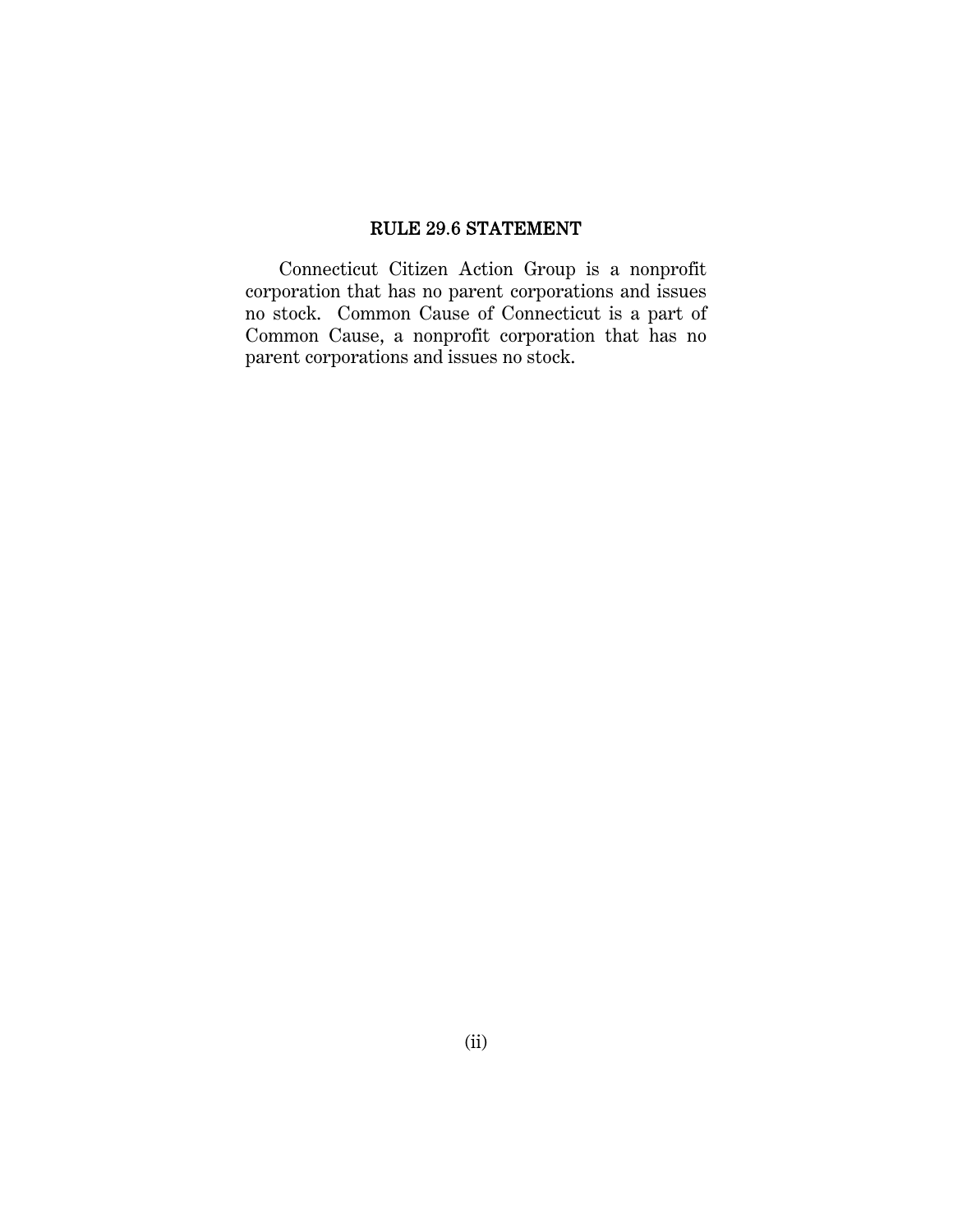## TABLE OF CONTENTS

| Page                                                                                                                                                                                        |
|---------------------------------------------------------------------------------------------------------------------------------------------------------------------------------------------|
|                                                                                                                                                                                             |
|                                                                                                                                                                                             |
|                                                                                                                                                                                             |
|                                                                                                                                                                                             |
|                                                                                                                                                                                             |
|                                                                                                                                                                                             |
| B.                                                                                                                                                                                          |
|                                                                                                                                                                                             |
| REASONS FOR DENYING THE WRIT  12                                                                                                                                                            |
| THE SECOND CIRCUIT'S APPLICATION OF<br>I.<br>SETTLED PRINCIPLES TO HOLD THAT<br>CONNECTICUT'S PUBLIC-FINANCE LAW<br>DOES NOT UNFAIRLY DISADVANTAGE MI-<br>NOR PARTIES DOES NOT MERIT REVIEW |
| II.<br>THIS CASE DOES NOT PRESENT THE<br>"TRIGGER" ISSUE THAT IS BEFORE THE<br>COURT IN MCCOMISH AND ARIZONA FREE                                                                           |
| III. PETITIONERS' ASSERTION THAT A "CON-<br>FLICT" WITH A 1977 DISTRICT COURT<br>OPINION JUSTIFIES A GRANT OF CERTIO-                                                                       |
| IV. REVIEW OF THIS CASE IS NOT A MATTER                                                                                                                                                     |
|                                                                                                                                                                                             |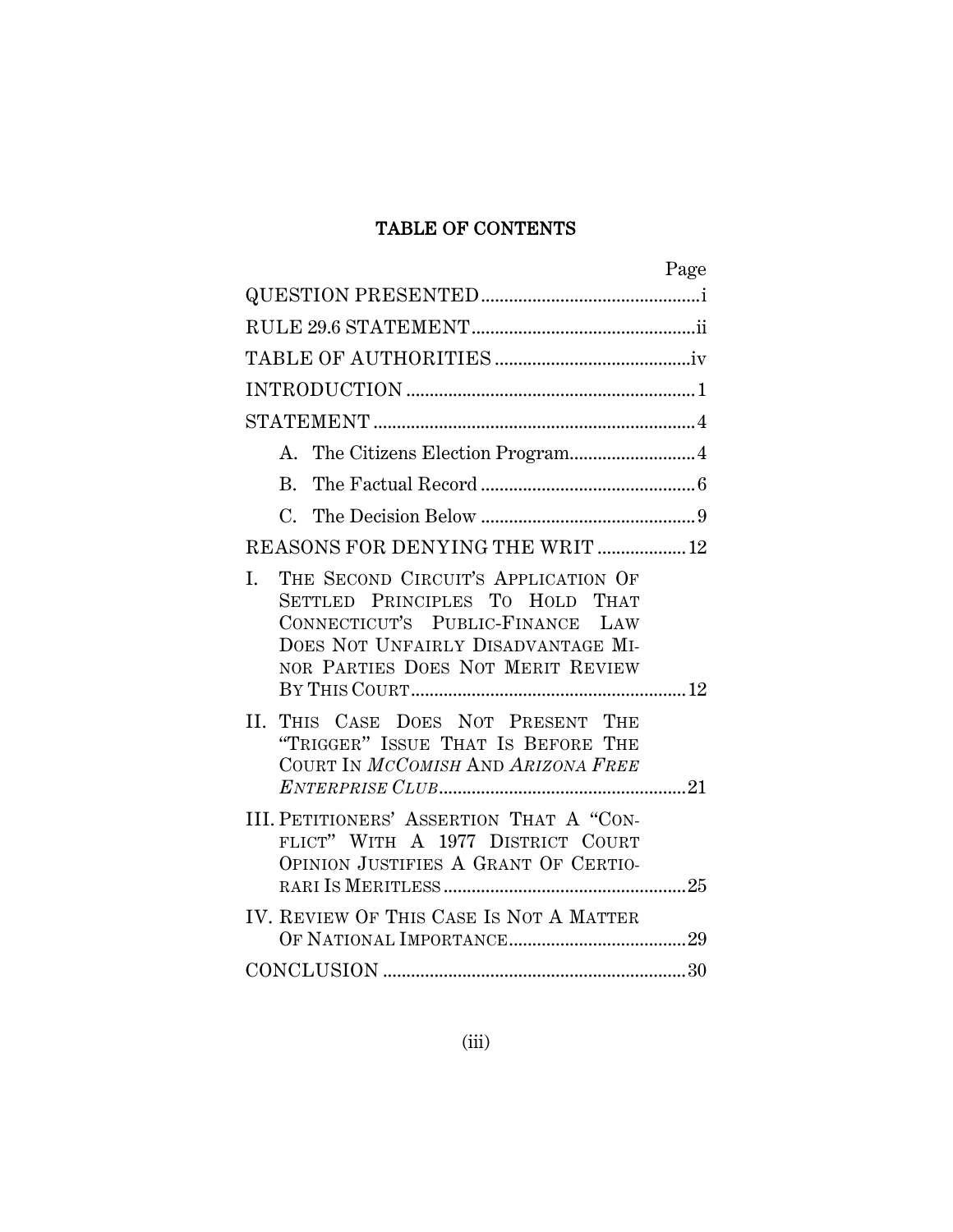## TABLE OF AUTHORITIES

## **CASES**

Page(s)

| <i>Adarand Constructors, Inc. v. Mineta, 534 U.S.</i><br>103 (2001)<br>23                                                          |
|------------------------------------------------------------------------------------------------------------------------------------|
| American Party of Texas v. White, 415 U.S.<br>767 (1974)                                                                           |
| Bang v. Chase, 442 F. Supp. 758 (D. Minn.                                                                                          |
|                                                                                                                                    |
|                                                                                                                                    |
| Daggett v. Commission on Governmental Eth-<br>ics & Election Practices, 205 F.3d 445                                               |
| <i>Davis v. FEC</i> , 554 U.S. 724 (2008)3, 11, 21                                                                                 |
| Jenness v. Fortson, 403 U.S. 431 (1971) 19                                                                                         |
| Libertarian Party of Indiana v. Packard,                                                                                           |
| National Committee of Reform Party v. De-<br>mocratic National Committee, 168 F.3d                                                 |
| North Carolina Right to Life Committee Fund<br>for Independent Political Expenditures v.<br>Leake, 524 F.3d 427 (4th Cir. 2008) 15 |
| Rosenstiel v. Rodriguez, 101 F.3d 1544 (8th Cir.                                                                                   |
| Storer v. Brown, 415 U.S. 724 (1974)  13                                                                                           |
| Vote Choice, Inc. v. DiStefano, 4 F.3d 26 (1st                                                                                     |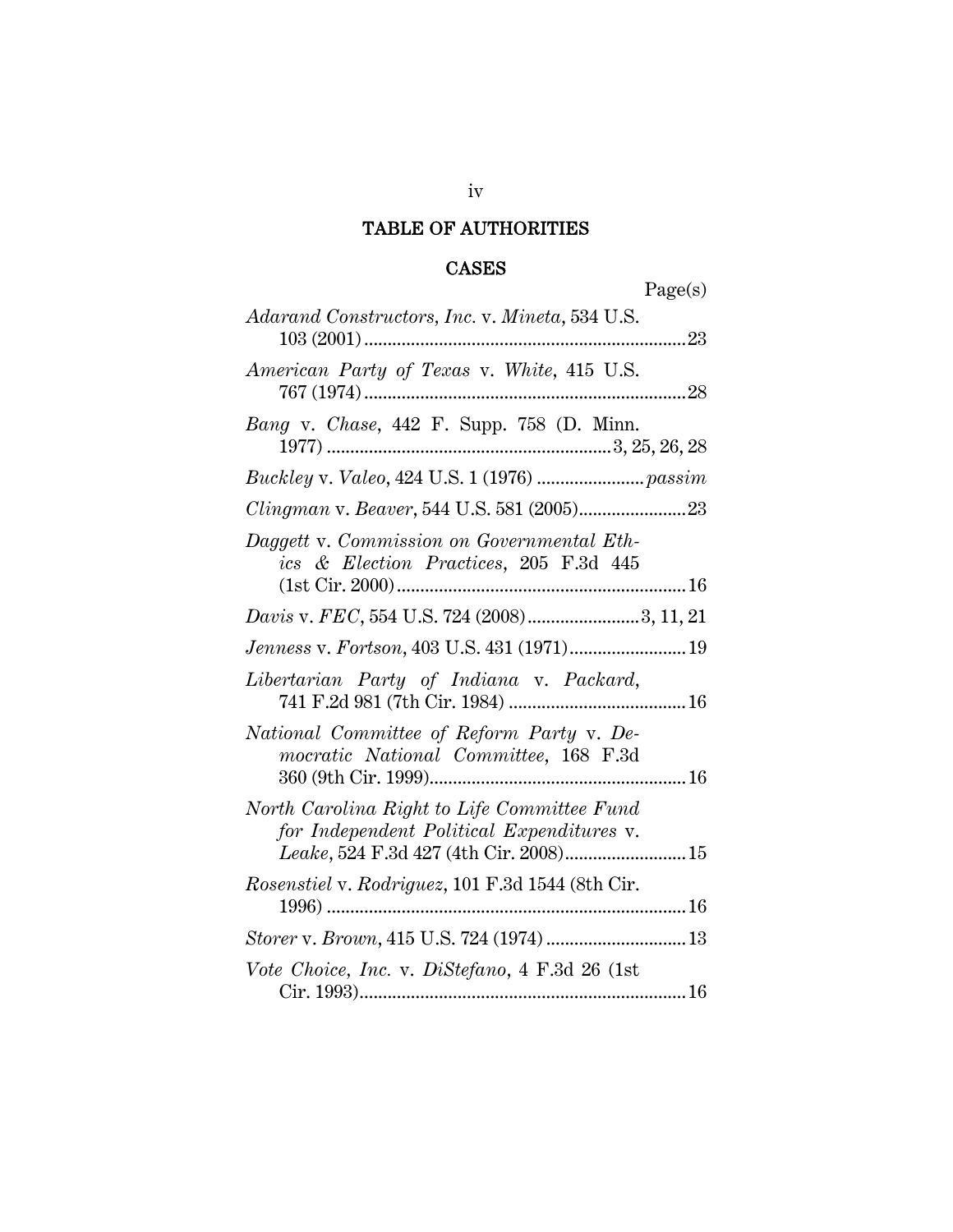## TABLE OF AUTHORITIES—Continued

Page(s)

## STATUTES AND RULES

v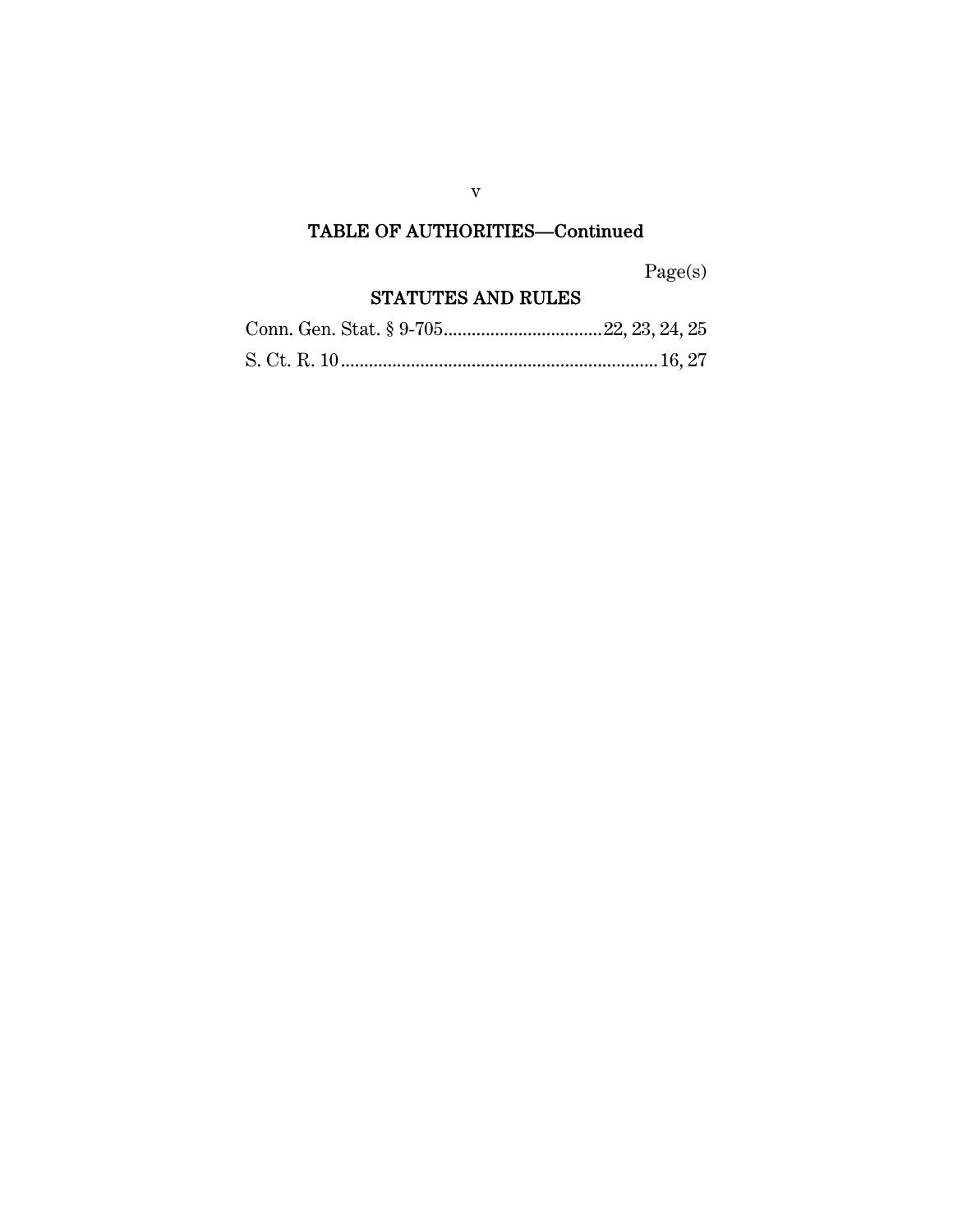## IN THE Supreme Court of the United States

No. 10-795

GREEN PARTY OF CONNECTICUT, *et al.*, *Petitioners*,

*v.* 

ALRFED P. LENGE, *et al.*,

*Respondents.*

ON PETITION FOR A WRIT OF CERTIORARI TO THE UNITED STATES COURT OF APPEALS FOR THE SECOND CIRCUIT

BRIEF IN OPPOSITION FOR RESPONDENTS AUDREY BLONDIN, COMMON CAUSE OF CONNECTICUT, CONNECTICUT CITIZEN ACTION GROUP, AND TOM SEVIGNY

#### INTRODUCTION

In this case, the court of appeals applied the principles laid down by this Court in *Buckley* v. *Valeo*, 424 U.S. 1, 90-103 (1976), and held that Connecticut's voluntary system of public financing of candidates for state offices does not place an unreasonable burden on the electoral prospects of minor-party and independent candidates. Petitioners do not contest the applicability of *Buckley*'s analysis or call into question the legiti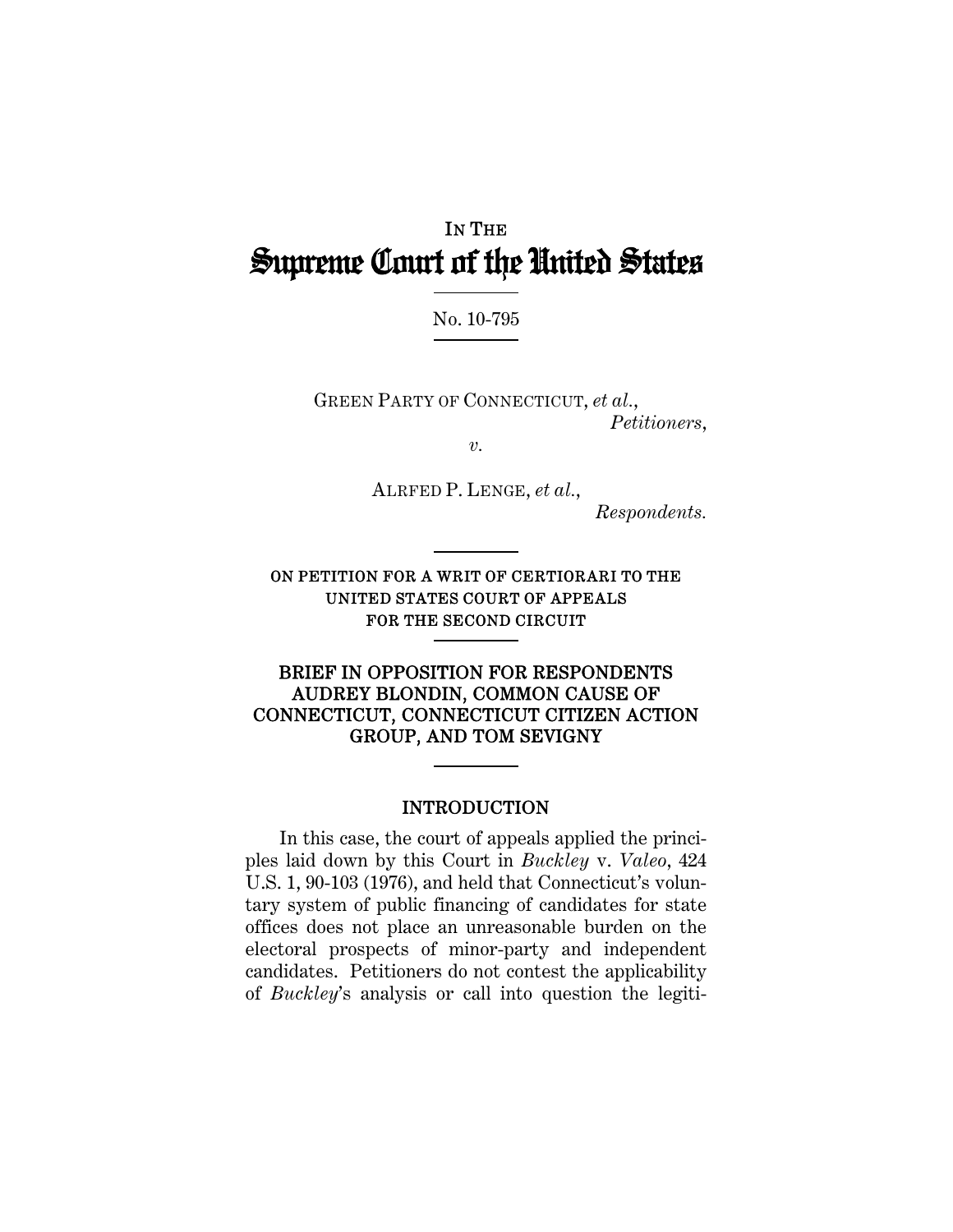macy of public financing generally. Instead, they ask this Court to review the Second Circuit's application of *Buckley* to the particular facts of this case, and to hold that the criteria established by Connecticut's legislature for allowing minor-party and independent candidates to qualify for funding are too stringent.

Strikingly, on the central issue in the case, petitioners identify no conflict among the lower courts, no unresolved issue of broad national importance, and no case in which any appellate court has found minorparty or independent candidates to be unduly burdened by any public-financing law. Instead, petitioners request that this Court wade into the fact-intensive issue of whether Connecticut's qualifying criteria are too onerous in comparison to the criteria upheld in *Buckley*. But this Court does not sit to review the lower courts' application of settled principles of law to particular facts.

Petitioners' claims that the Second Circuit erred are in any event unpersuasive. The Second Circuit carefully examined the record and reached the conclusion that the Connecticut statute's qualifying criteria do not present unreasonable barriers to minor-party success, and in fact have permitted a significant number of non-major-party candidates to qualify for funding. Petitioners might prefer standards that would permit even more candidates to qualify for funding, but that preference is not enough to demonstrate that the balance struck by Connecticut's legislature, and affirmed as reasonable by the court of appeals, is impermissible in light of the State's substantial interests in preventing waste of public funds on candidacies with no prospect of success and avoiding excessive political factionalism.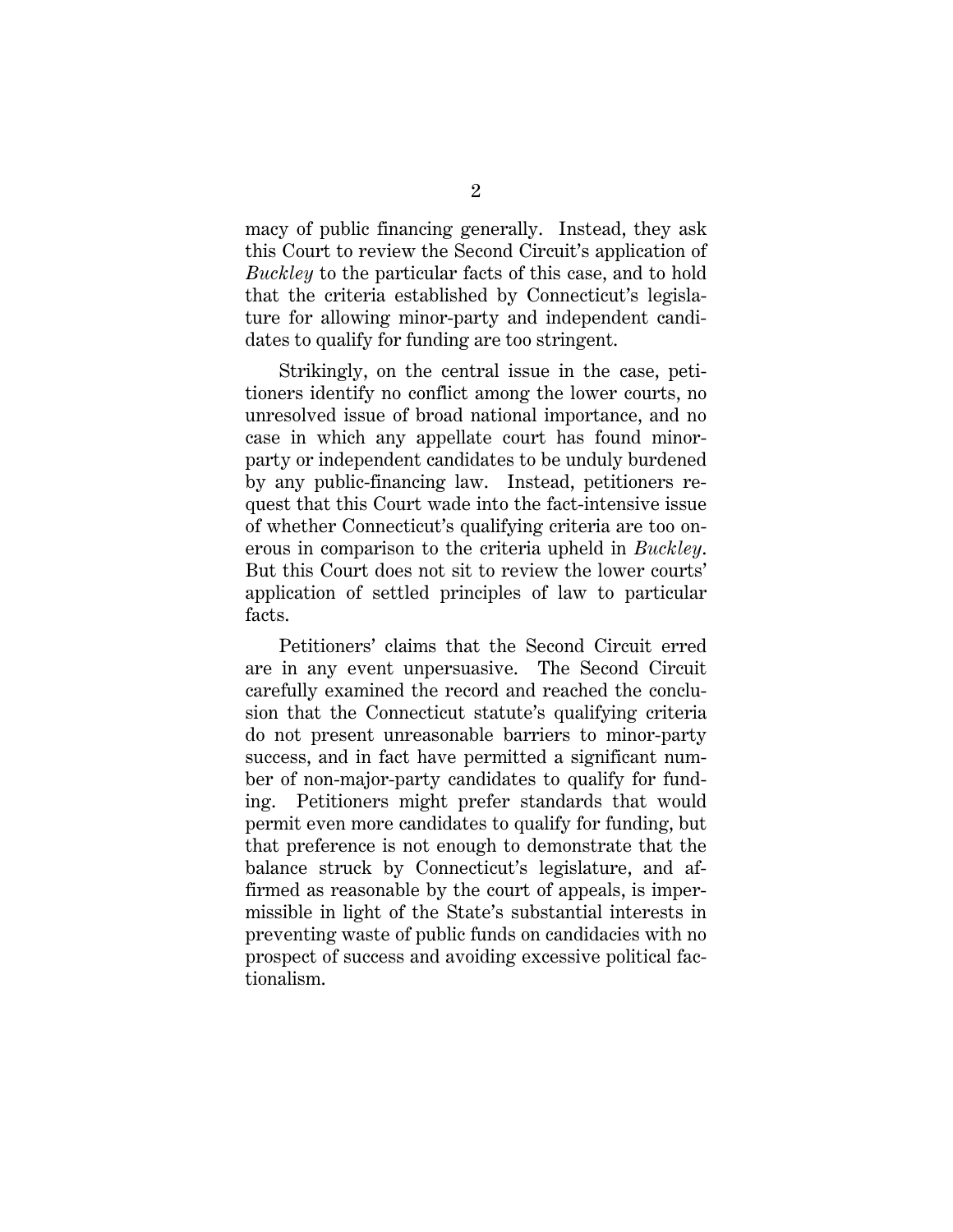Moreover, contrary to petitioners' argument, the issues in this case have nothing in common with those upon which the Court granted certiorari in *McComish* v. *Bennett*, No. 10-239, and *Arizona Free Enterprise Club's Freedom PAC* v. *Bennett*, No. 10-238 ("the Arizona cases"). Those cases concern provisions in a public-finance law that give a participating candidate increased funding when opposition spending exceeds the initial public grant to the participating candidate. The issue the Arizona cases present is whether such provisions violate the opponents' speech rights in contravention of this Court's decision in *Davis* v. *FEC*, 554 U.S. 724 (2008).

The similar provisions that were once present in Connecticut's law no longer exist to present that issue here. The Second Circuit *struck down* the comparable provisions of Connecticut's law (*see* Pet. App. 142a-152a), and those provisions have now been repealed by Connecticut's legislature. Petitioners' assertion that the same issue is presented by a different provision of the Connecticut law, which provides reduced funding grants for participating candidates who are running unopposed or against only token opposition, is meritless. Indeed, petitioners did not even argue below that that provision was unlawful on the *Davis* rationale, and the Second Circuit did not decide any issue relating to its validity.

Equally untenable is petitioners' assertion that the decision below conflicts with the 33-year-old district court decision in *Bang* v. *Chase*, 442 F. Supp. 758 (D. Minn. 1977). The portion of *Bang* relied on by petitioners did not concern claimed unequal treatment of minor parties, but the validity of an idiosyncratic Minnesotalaw provision controlling how public funds earmarked by taxpayers for particular political party accounts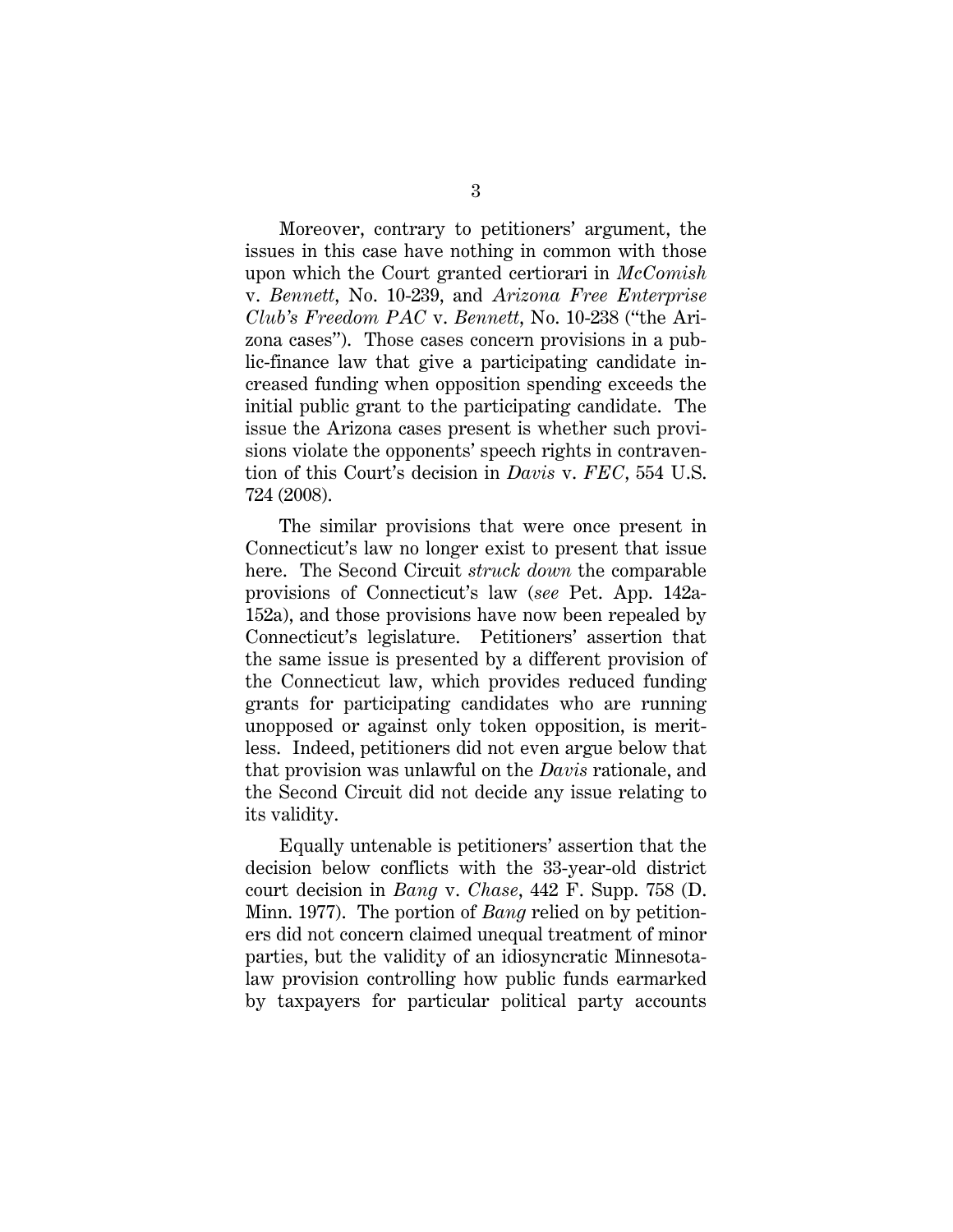would be divided among the party's candidates. Moreover, contrary to petitioners' suggestion, that part of *Bang*'s holding was not summarily affirmed by this Court. Rather, this Court's summary affirmance was limited to the part of the *Bang* decision that *upheld* most of the Minnesota public-finance law, because only the plaintiffs who challenged Minnesota's public-finance system perfected an appeal to this Court. The rulings that this Court affirmed in *Bang*—that Minnesota's public-finance law did not violate the First Amendment or the equal protection clause and did not infringe the rights of minority parties—are fully consistent with the decision below. There is, in short, no decisional conflict among the lower federal courts that would warrant exercise of this Court's jurisdiction.

#### STATEMENT

#### A. The Citizens Election Program

Connecticut's public campaign-finance system, called the Citizens Election Program (CEP), was enacted in 2005 as part of the State's Campaign Finance Reform Act (CFRA). The CEP, as well as other provisions of CFRA that are not at issue here, was a response to a succession of scandals involving officials at all levels of Connecticut's government. Allegations of corruption and favoritism toward contributors led to the resignation and eventual criminal conviction of former governor John Rowland. As the district court in this case recognized, the Rowland affair was "but one of the many corruption scandals involving elected officials in state and local government that helped earn the State the nickname 'Corrupticut.'" Pet. App. 184a.

The CEP addressed the pervasive problem of corruption and the appearance of corruption by attempting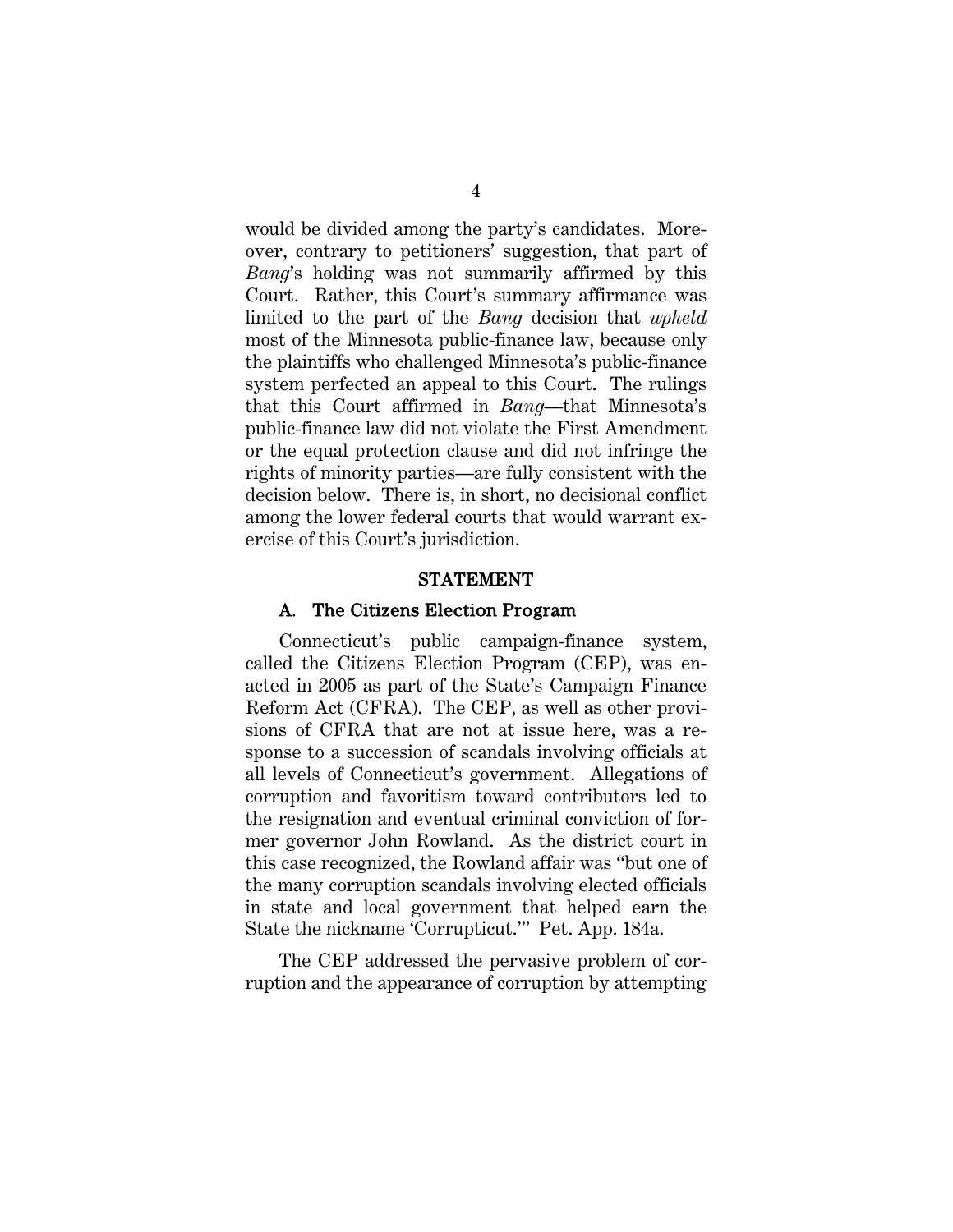to free candidates from exclusive reliance on private fundraising through the creation of a public-financing mechanism for elections to state offices. As relevant here, the CEP provides that candidates nominated for statewide or state legislative offices by major parties are eligible for public-funding grants, provided that they collect a specified amount of seed money in "qualifying contributions" of no more than \$100. In return, candidates accepting public funding must abide by spending limits equal to the amount of the public funding plus the requisite qualifying contributions.

The CEP uses the definition of "major parties" that Connecticut has long used for other electoral purposes, under which a political party is a major party either if it had a candidate for governor who received at least 20% of the vote in the last election for that office, or if its registered voters make up at least 20% of Connecticut's electorate. Significantly, the 20% threshold does not necessarily limit major parties to Republicans and Democrats. Although the Democratic and Republican parties are now the only major parties in the State, former governor Lowell Weicker's "A Connecticut Party" satisfied the requirements for major-party status under Connecticut law based on the results of the 1990 elections, so all of its candidates would have qualified for funding as major-party candidates had the CEP been in existence in the 1992 and 1994 elections. *See* Pet. App. 134a.

Recognizing, however, that third parties will only rarely qualify as major parties based on the statewide 20% criteria, the CEP provides other means by which minor-party and independent candidates can qualify for funding for campaigns for specific offices. The CEP provides that a candidate can receive a grant of public funding if she (or a candidate of her party) received a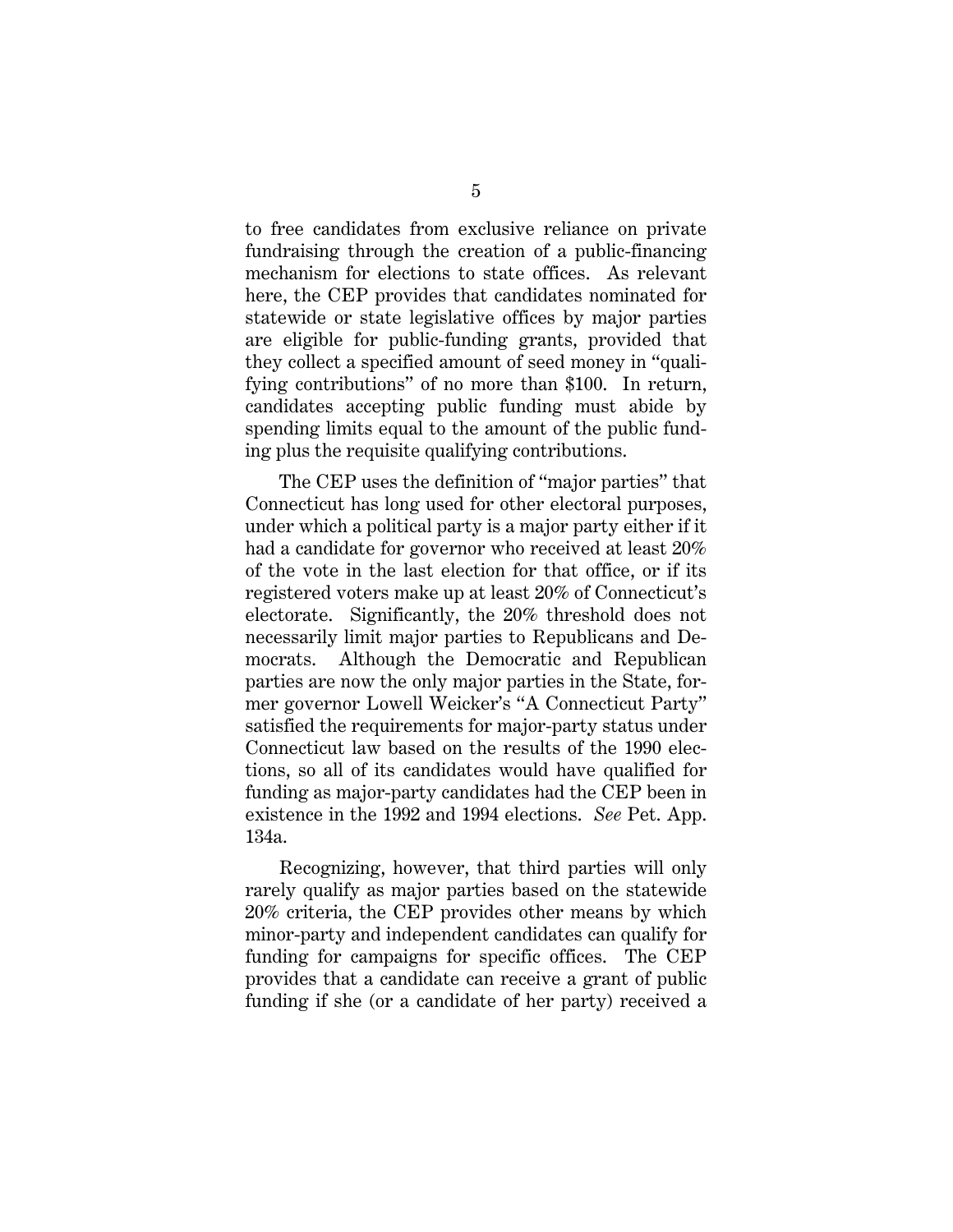specified percentage of the vote for that office in the last election. Specifically, the CEP provides for a full funding grant if the candidate or party received 20% of the vote; a 2/3 funding grant for 15% of the vote; and a 1/3 grant for receiving 10% of the vote. Additionally, candidates and parties that cannot show a track record of support sufficient to satisfy the qualifying criteria based on electoral success may qualify for full, 2/3, or 1/3 grants by collecting petitions with the signatures of 20%, 15%, or 10% of eligible voters for their office.

Candidates eligible for funding based on these criteria must, like major-party candidates, raise specified levels of qualifying contributions. Candidates receiving only partial grants, however, are not limited to spending only those amounts, but may also raise and spend private contributions up to the full grant amount.

#### B. The Factual Record

Contrary to petitioners' assertions, the evidentiary record developed at the trial in this case does not show that the CEP's eligibility criteria unfairly burden the electoral opportunities of minor-party or independent candidates. Rather, the uncontradicted evidence demonstrates that minor-party candidates can meet, and have met, the CEP's eligibility standards, and that the prospects of minor-party candidates were not impaired by the advent of public campaign funding.

Specifically, eleven non-major-party candidates were eligible for public funding in the 2008 election based on election results in 2006 (Pet. App. 223a), and four others qualified for funding through petitioning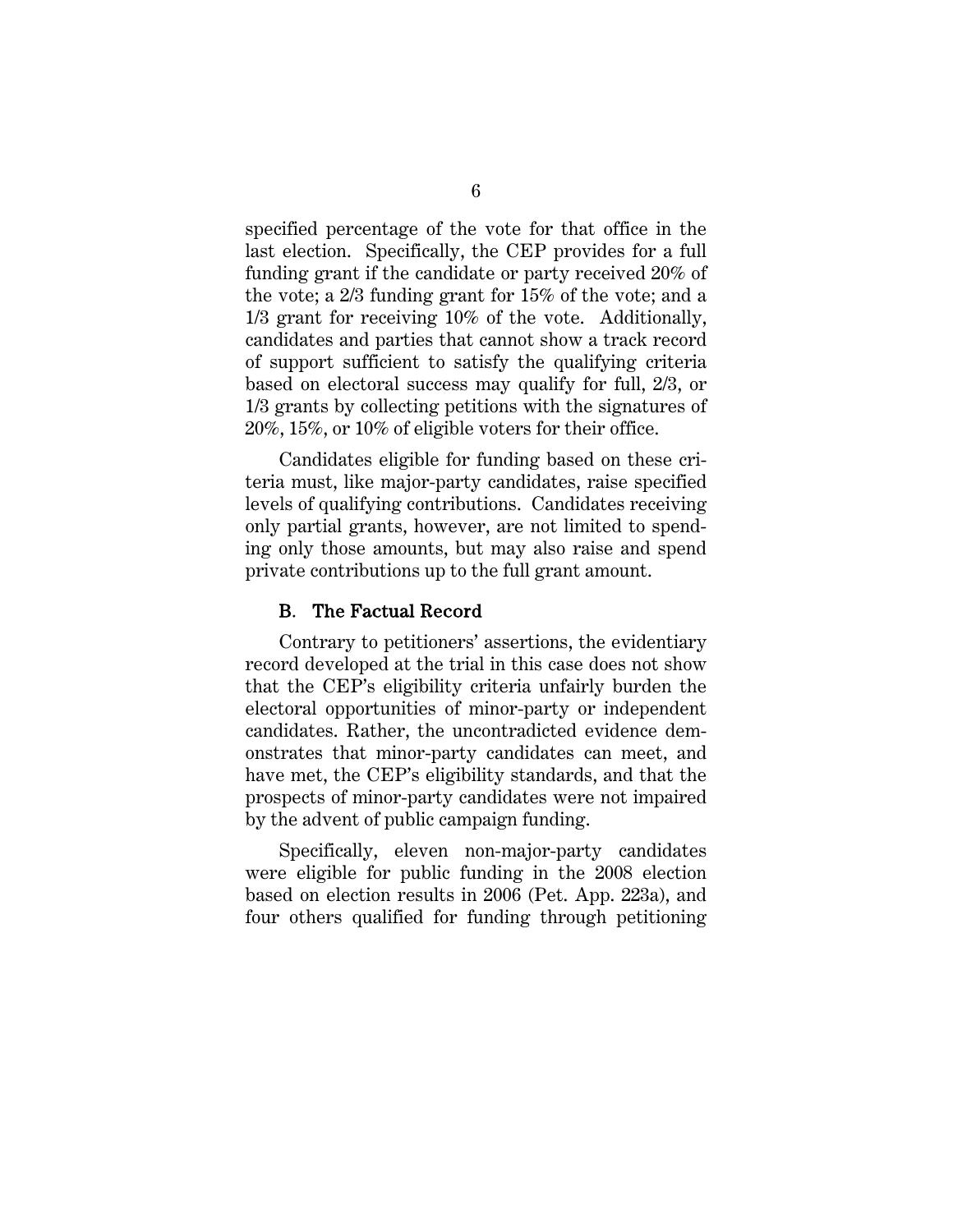$(EX-4491-4493).$ <sup>1</sup> Election results in 2008 made at least 15 non-major-party candidates eligible to qualify for funding in 2010, including five who reached the 20% threshold for full funding and four who qualified for 2/3 grants by receiving 15% of the vote. Pet. App. 227a. The 15 non-major-party candidates who received enough votes in 2008 to qualify for funding in 2010 represented well over 1/3 of the 40 non-major-party candidates who ran for state legislative office. Pet. App. 124a.

Moreover, the grants received by non-major-party candidates who qualified for funding—even partial funding—significantly exceeded the amounts such candidates are normally able to raise privately. *See* Pet. App. 174a-180a (most minor-party candidates raise less than \$1000 per election). Minor-party or independent candidates who qualified for funding, therefore, received a significant benefit to their ability to campaign for office.

The evidence also showed that the overall performance of minor parties did not suffer with the advent of public funding in the 2008 election. On the contrary, minor-party candidates increased their overall share of the vote in 2008, increased their expenditures, and had levels of ballot access and candidate recruiting comparable to those in prior elections. *See* EX-4488, 4573 (vote percentage); EX-4483-4484, 4496-4497, 4574 (fundraising); EX-4565 (number of candidates).

The record also fails to support petitioners' theme that the CEP discriminates against non-major-party

<sup>1</sup>  $1$  "EX" refers to exhibit volumes filed in the court of appeals in lieu of including exhibits in the joint appendix.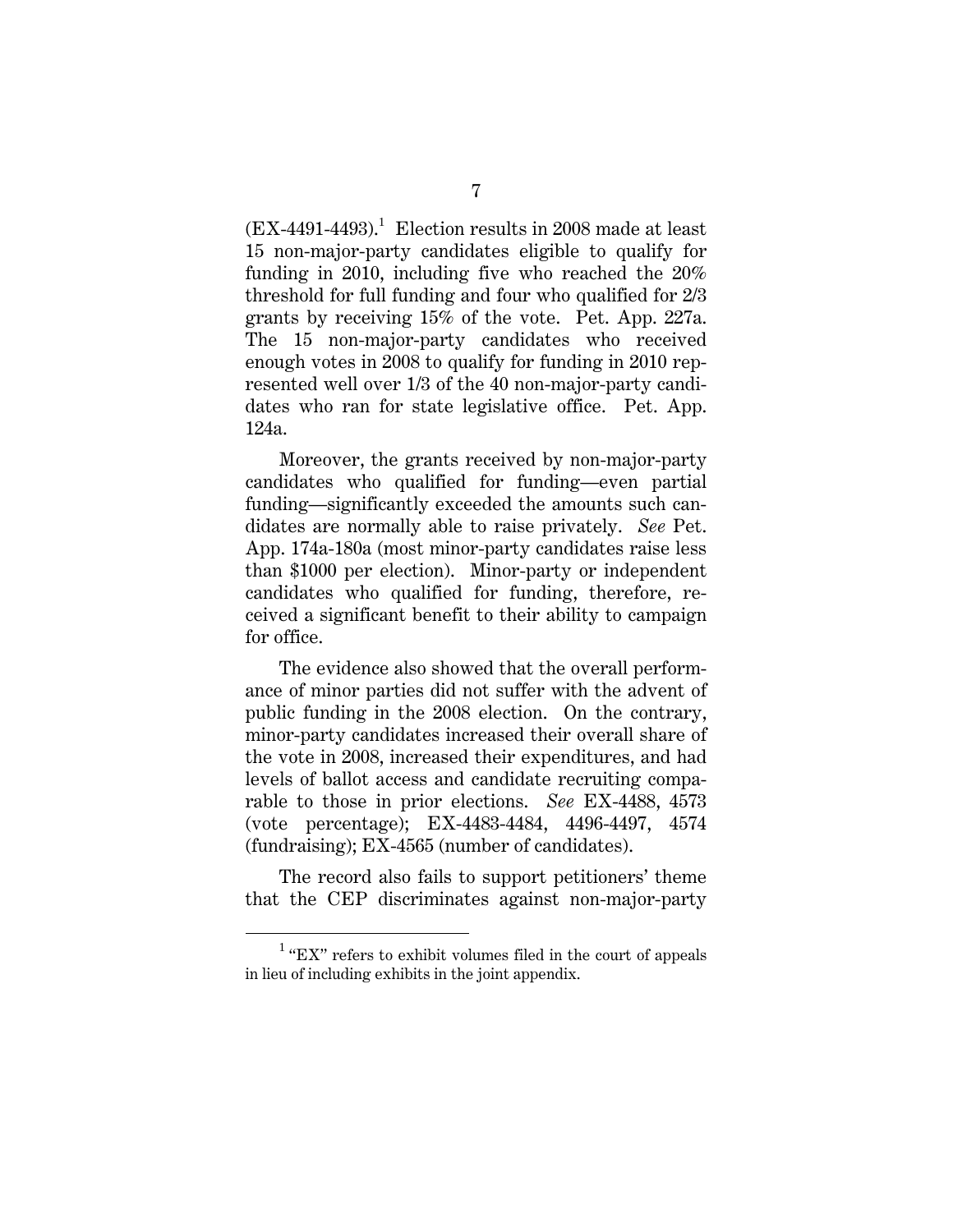candidates by treating them differently from supposedly equally hopeless major-party candidates in noncompetitive districts. Petitioners assert that such major-party candidates are situated no differently than non-major-party candidates who are ineligible for full funding. However, Connecticut electoral results demonstrate that, while it is rare for a minor-party candidate to receive 20% of the vote in a legislative district (even when only one of the major parties fields a candidate), major-party candidates, when they choose to contest a district, very rarely receive less than 20% of the vote. *See* Pet. App. 219a-221a, 226a-227a; EX-927, 2554-2555. Major-party status is thus a highly reliable proxy for the ability of a candidate to meet the threshold measure of competitiveness that the State has deemed to justify full funding.

Similarly, the record does not support petitioners' hypotheses that so-called "windfall" funding levels for major-party candidates will lead them to contest more districts and further crowd out the voices of minorparty candidates. Unrebutted evidence demonstrated that this outcome had not in fact occurred in the 2008 elections: The number of districts contested by the major parties did not increase. Pet. App. 223a-227a. The reason is that, as the evidence at trial showed, majorparty candidates generally do not decide whether to run for a particular office based on the availability of funding, but on the prospects for success. EX-844-845,  $855-856$ .<sup>2</sup> In any event, petitioners did not show that

<sup>2</sup>  $2$  The evidence also showed that minor-party candidacies are generally not driven by the availability of funds or the prospects of success (which are almost always small), but by ideological factors and the desire to increase their visibility. EX-871, 1952-1953, 1980-1982, 1994-1995, 2002-2004, 2152.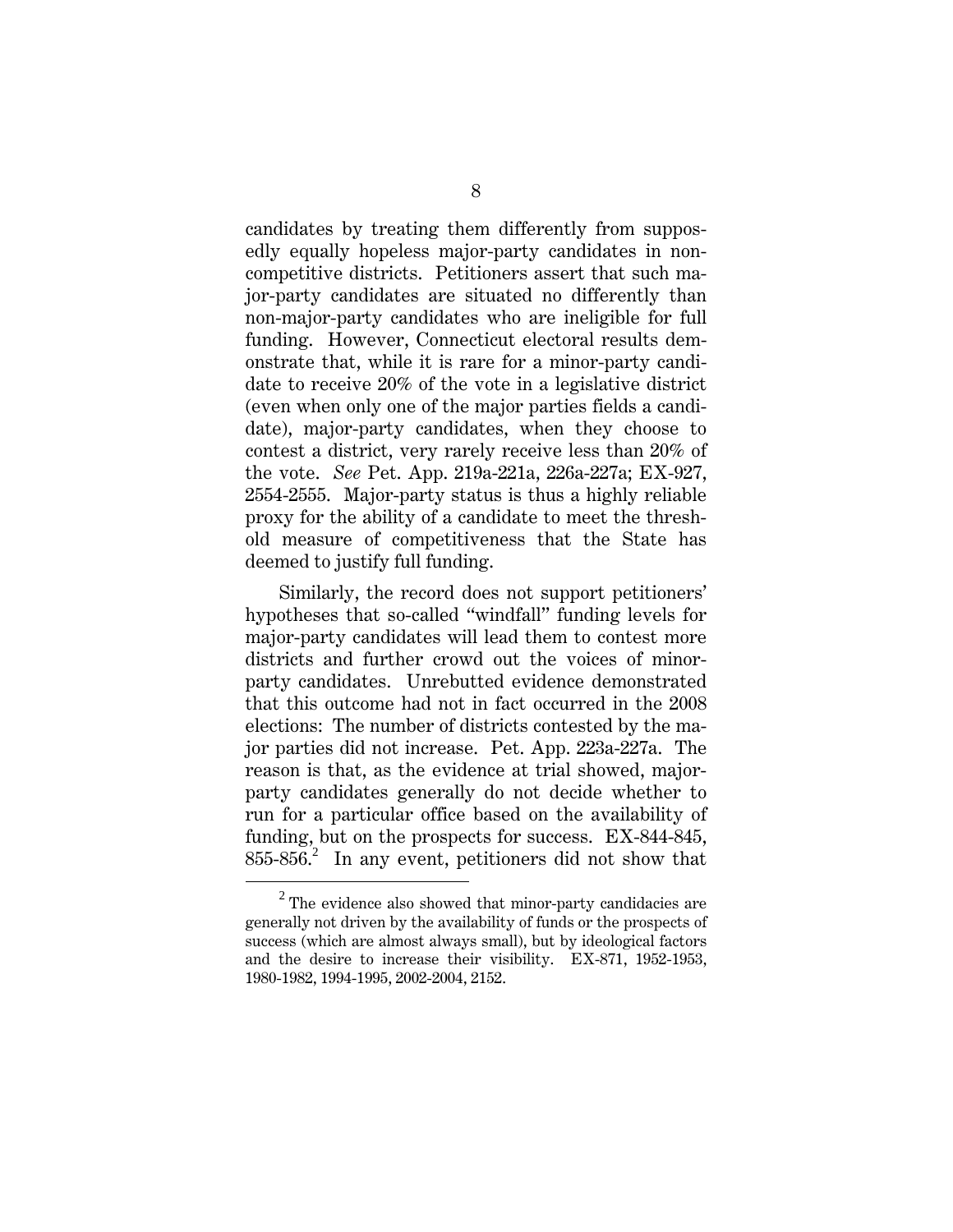minor parties' chances of electoral success would suffer harm even if public funding led more major-party candidates to contest noncompetitive districts, because they presented no evidence that minor-party candidates themselves would have any realistic prospects of success in those districts. *See* Pet. App. 223a (minorparty candidates competing against a single majorparty candidate received an average of 8.9% of the vote in 2006).

#### C. The Decision Below

Despite the factual record, the district court, erroneously applying strict scrutiny, struck down the CEP's eligibility criteria principally on the ground that the system was too generous to major-party candidates. The Second Circuit, focusing firmly on the standards set forth by this Court in *Buckley* and on the most pertinent facts established by the extensive record, reversed. The court held that the plaintiffs had not shown that the electoral prospects of minor parties were unfairly burdened by either the CEP's eligibility requirements for minor-party candidates or its provisions allowing funding of major-party candidates based on their parties' statewide levels of support.

Judge Cabranes' majority opinion thoroughly analyzed *Buckley*'s relevant holdings and concluded that the district court had erred in subjecting the CEP to strict scrutiny. The Court concluded that the statute could be sustained if it served sufficiently important state interests and did not unfairly burden the political opportunities of minor parties. Following *Buckley*, the court held that the CEP's public funding mechanism as a whole served important state interests in avoiding corruption or the appearance of corruption resulting from private campaign-financing practices.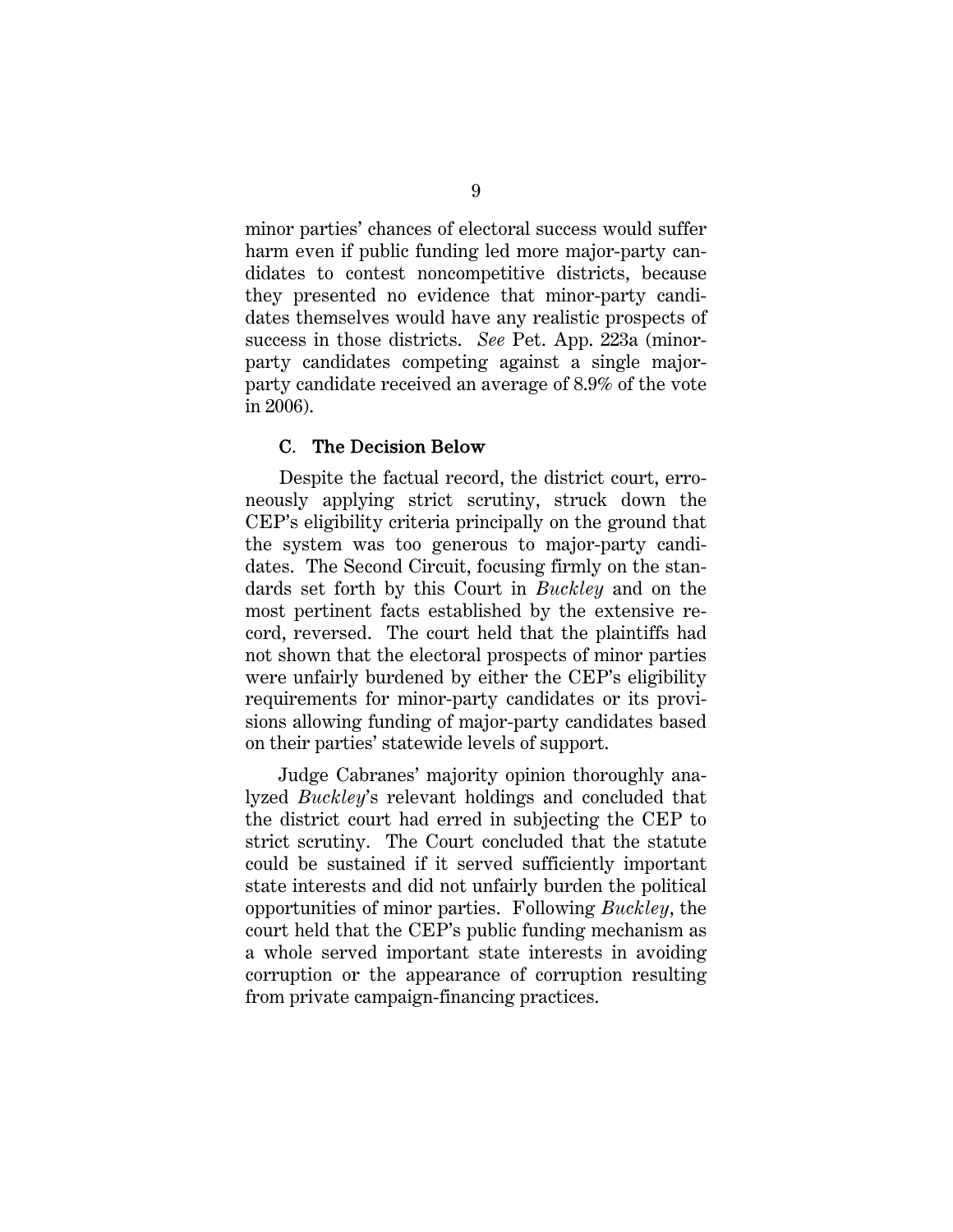The court also found that the CEP's eligibility criteria served important interests in not squandering public funds on hopeless candidacies. The court emphasized that *Buckley* had expressly held that eligibility for public funding could be conditioned on the showing of a threshold level of past support for a party or candidate, and that the determination of that threshold was in the first instance a matter of legislative judgment, subject to a judicial check only if it created an unfair burden on the prospects of minor parties and independent candidates. An important element of this determination, the court held, was whether a statute had the effect of reducing the strength of minor parties "'below that attained without any public financing.'" Pet. App. 121a (quoting *Buckley*, 424 U.S. at 98-99).

Examining the record, the court found that petitioners had failed to carry the burden of demonstrating such unfairness. The court emphasized that the record showed both that minor parties were not "shut out" from participation in the system (Pet. App. 124a), and that "minor-party candidates as a whole are … just as strong—if not stronger—than they were before the CEP went into effect" (Pet. App. 126a). Although the court recognized that the result might be different in a future case with a different record, it held that, on the record before it, it could not find that the CEP unfairly burdened minor parties.

Similarly, the court held that the record did not support the conclusion that the CEP's provisions allowing major-party candidates to qualify for funding statewide based on their party's overall level of support burdened the rights of minor parties. The court found it merely speculative that minor parties would be adversely affected by funding of major-party candidates in supposedly noncompetitive districts. Indeed, the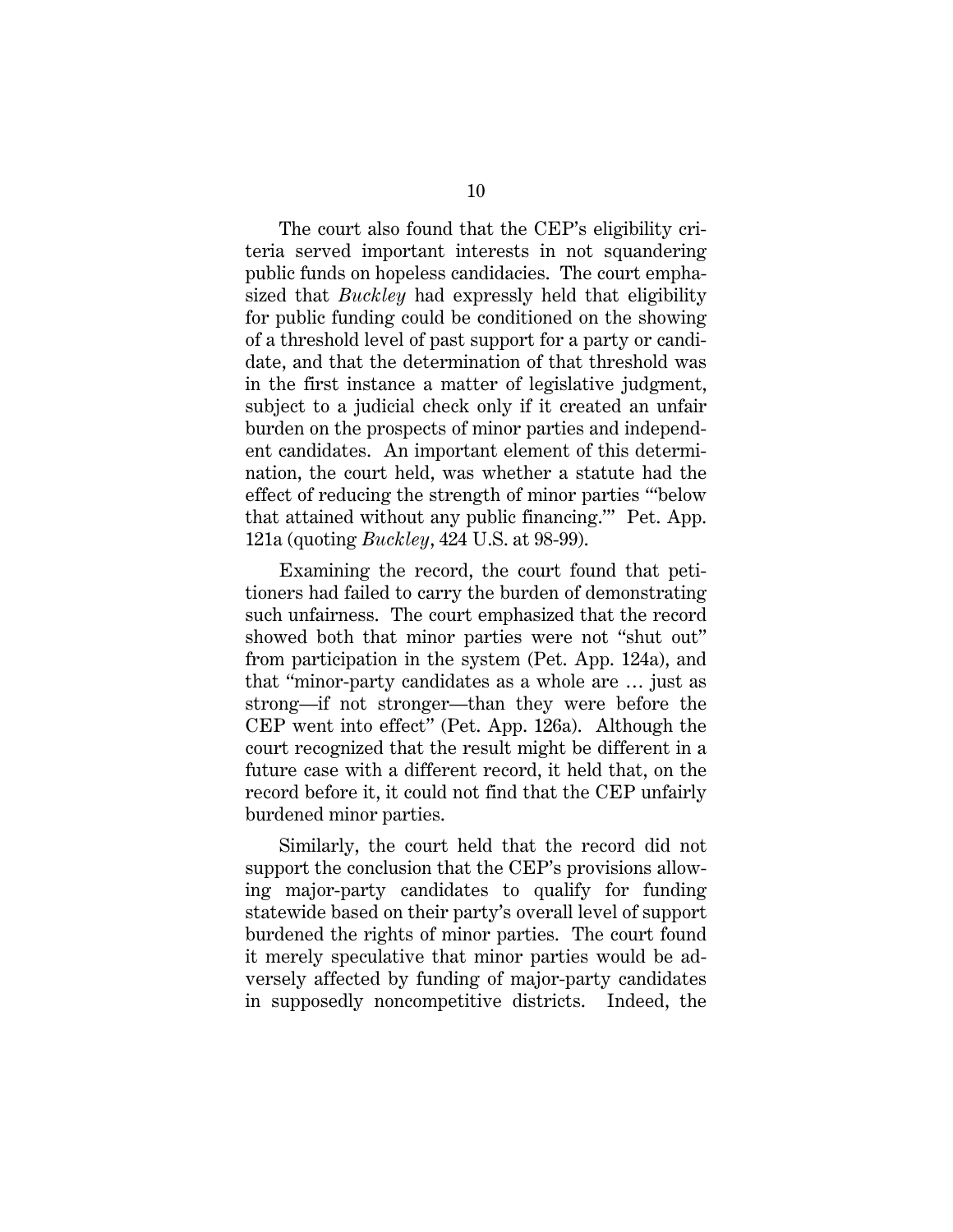court pointed out that "it is also possible that the statewide qualification criteria will increase the political opportunity of minor-party candidates, possibly in dramatic fashion," as would occur if a minor-party gubernatorial candidate were again to win 20% or more of the statewide vote. Pet. App. 135a.

In sum, the court held that the design of the CEP's eligibility criteria fell within the "permissible range" of legislative discretion under *Buckley*. Pet. App. 129a, 136a. In contrast, the court struck down the CEP's "trigger provisions," which allowed participating candidates to receive supplemental funds when nonparticipating opponents or independent groups made expenditures against them that exceeded their initial funding grants. According to the court, those provisions "penal[ized]" and "burden[ed]" the right to "'the exercise of the First Amendment right to use personal funds for campaign speech'" (Pet. App. 149a (quoting *Davis*, 554 U.S. at 740)), and could only be justified by a compelling state interest, which the court found lacking.

Shortly after the court's decision, Connecticut repealed the trigger provisions that the Second Circuit had invalidated, and they are thus no longer at issue in this case. What remains is petitioners' challenge to the effect of the CEP's eligibility and funding criteria on minor-party and independent candidates.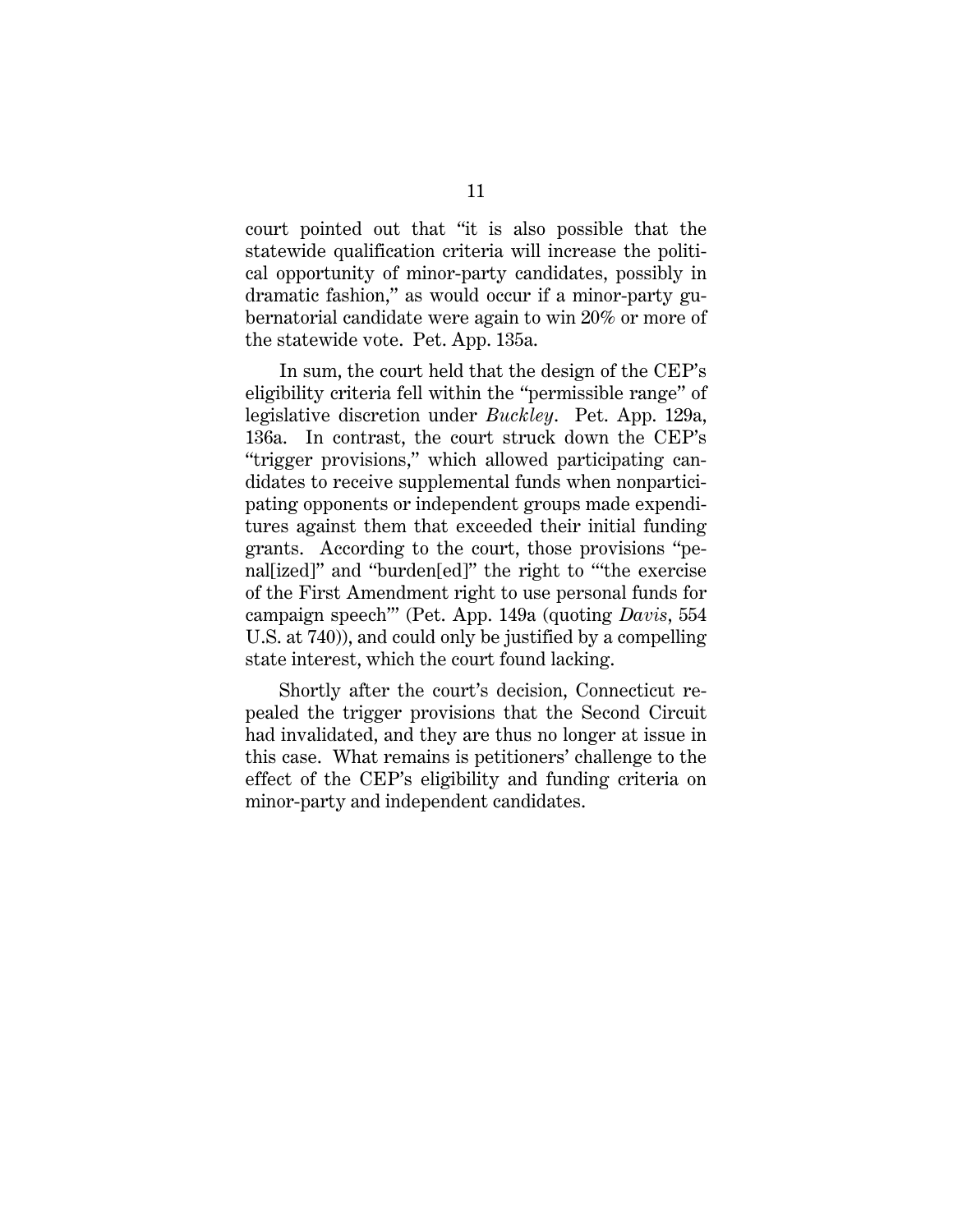#### REASONS FOR DENYING THE WRIT

I. THE SECOND CIRCUIT'S APPLICATION OF SETTLED PRINCIPLES TO HOLD THAT CONNECTICUT'S PUBLIC-FINANCE LAW DOES NOT UNFAIRLY DISADVANTAGE MINOR PARTIES DOES NOT MERIT REVIEW BY THIS **COURT** 

This Court established the principles governing the issues in this case in *Buckley*, and no subsequent decision either of this Court or of any other has called those principles into question. The Second Circuit carefully and correctly applied those settled principles to the particular features of Connecticut's public-finance law and the factual record of this case. Its holding does not conflict with decisions of this Court or any other appellate court, and does not merit exercise of this Court's discretionary certiorari jurisdiction.

The pertinent holdings of *Buckley* include the Court's recognition that voluntary public campaignfinance systems are fully compatible with the First Amendment because they represent efforts "not to abridge, restrict, or censor speech, but rather to use public money to facilitate and enlarge public discussion and participation in the electoral process, goals vital to a self-governing people." 424 U.S. 1, 92-93 (1976). The Court held that in assessing an equal protection challenge to a public-financing program based on the claim that it invidiously discriminates against candidates or parties who are ineligible for funding, it is inappropriate to apply the same degree of "exacting scrutiny" applicable to limits on ballot access because "public financing is generally less restrictive of access to the electoral process than the ballot-access regulations dealt with in prior cases." *Id.* at 95. As the Court explained, "the inability, if any, of minor-party candidates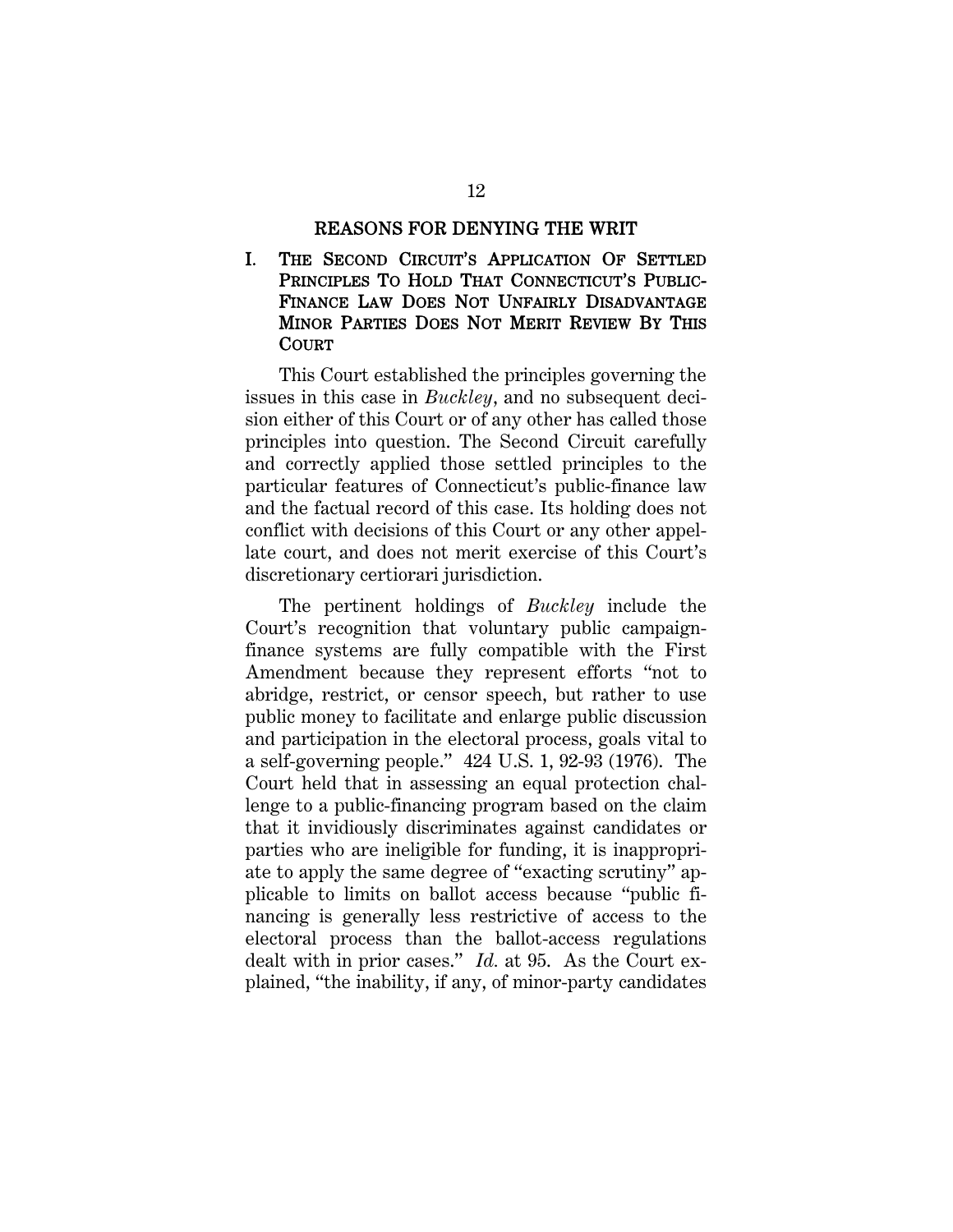to wage effective campaigns will derive not from lack of public funding but from their inability to raise private contributions." *Id.* at 94-95.

The Court thus held that a public-finance system that conditions eligibility on a candidate's or party's level of popular support is constitutional if it serves "sufficiently important governmental interests and has not unfairly or unnecessarily burdened the political opportunity of any party or candidate." 424 U.S. at 95-96. The Court recognized that public financing served the "significant governmental interest" of "eliminating the improper influence of large private contributions" and "relieving major-party … candidates from the rigors of soliciting private contributions." *Id.* at 96. And it stated that the important public "interest in not funding hopeless candidacies with large sums of public money necessarily justifies the withholding of public assistance from candidates without significant public support." *Id.* (internal citation omitted). Requiring significant public support, the Court said, "also serves the important public interest against providing artificial incentives to 'splintered parties and unrestrained factionalism.'" *Id.* (quoting *Storer* v. *Brown*, 415 U.S. 724, 736 (1974)).

Ultimately, the Court held that these interests justified the denial of general-election public funding to minor-party and independent candidates who did not make the requisite showing of electoral success (which in the presidential system required meeting a threshold of 5% of the popular vote). Recognizing that the important interests served by limiting eligibility for funding were bounded by "constitutional restraints against inhibition of the present opportunity of minor parties to become major political entities if they obtain widespread support," 424 U.S. at 96, the Court found that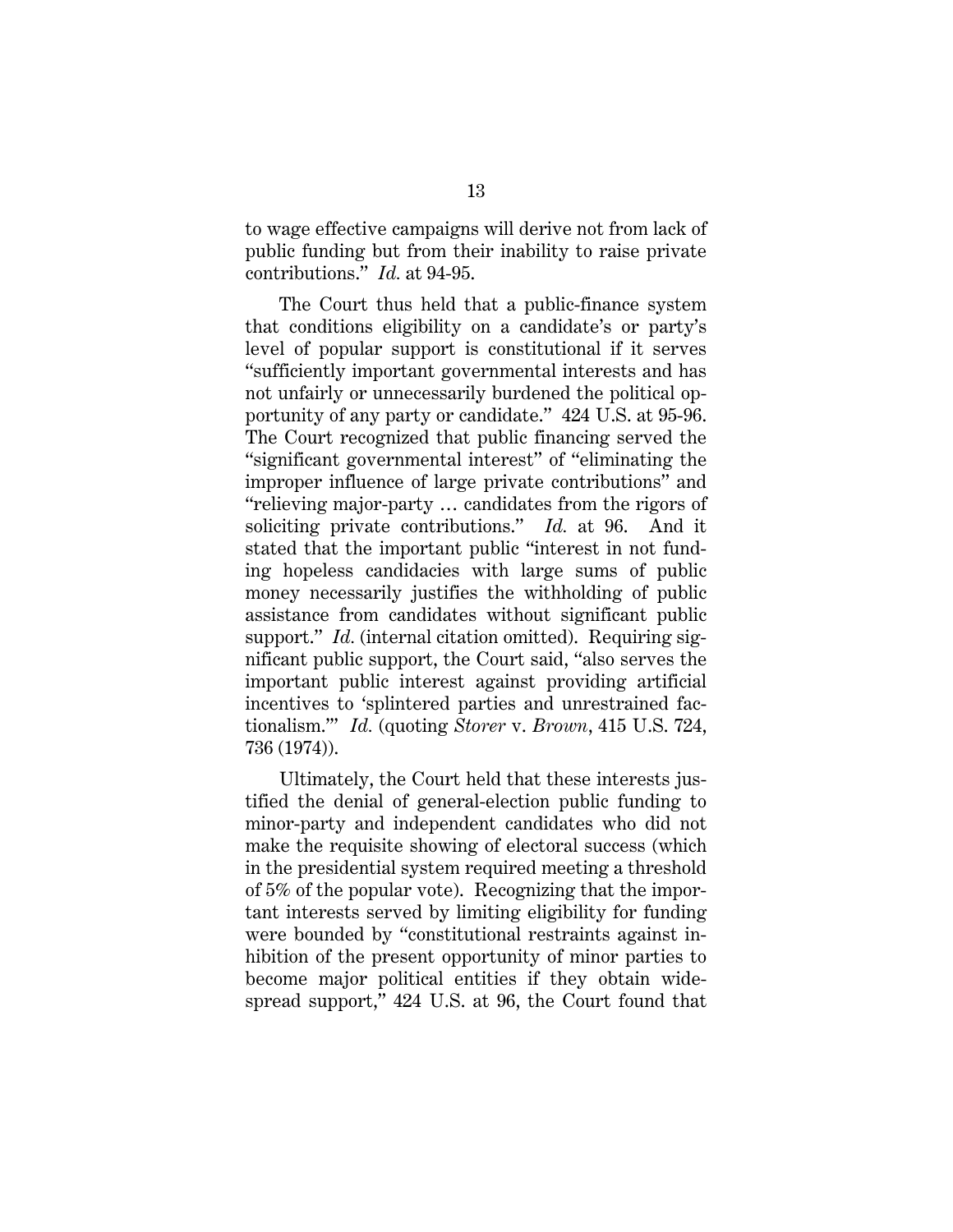the law's challengers had "made no showing that the election funding plan disadvantages nonmajor parties by operating to reduce their strength below that attained without any public financing." *Id.* at 98-99.

The Second Circuit's decision represents a straightforward application of *Buckley* to the facts of this case. The court properly recognized that Connecticut's public-financing system served the same anticorruption interests as the federal presidential funding mechanism, and that the State had the same interests in not expending scarce funds on hopeless candidacies and not providing artificial incentives for factionalism by funding minor parties that lack substantial support.

Moreover, after a thorough examination of the record, the court concluded that petitioners had not carried their burden of showing that, in pursuing its significant interests, the State had unreasonably or unfairly burdened the electoral prospects of minor parties and independents or "'reduce[d] their strength below that attained without any public financing.'" Pet. App. 125a (quoting *Buckley*, 424 U.S. at 99). Based on the record before it, which included the complete results of elections predating and postdating the advent of public financing, the court found that minor-party candidates in fact had reasonable opportunities to qualify for funding under the law.

Specifically, as the court observed, significant numbers of minor-party candidates would be eligible for funding in the 2010 elections based on the 2008 election results (including several who met the 20% criterion for full funding). Moreover, those results failed to bear out petitioners' arguments that the law would dim the prospects of minor-party candidates by providing so-called "windfall" levels of funding for major-party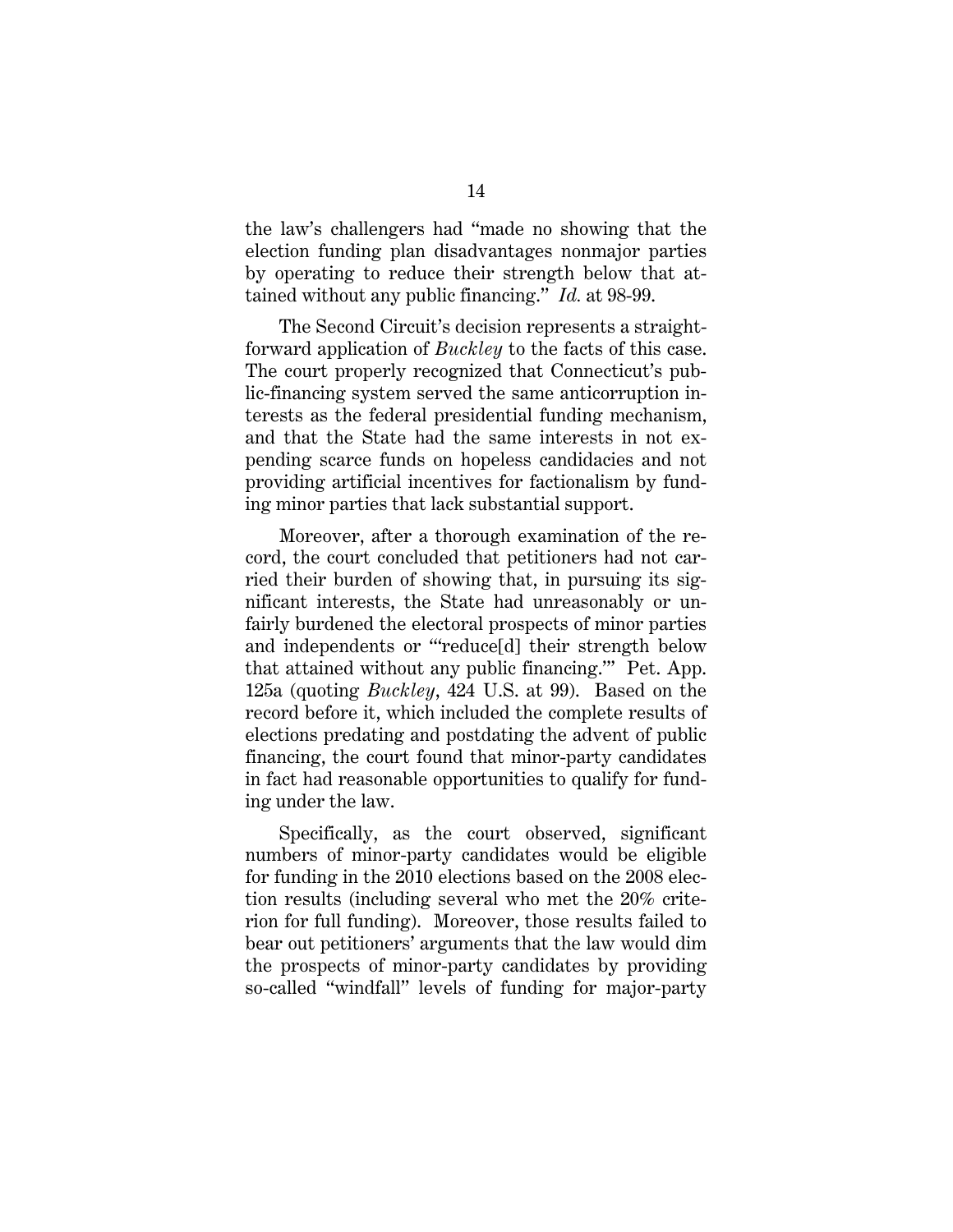candidates and providing financial incentives for each major party to run candidates in the other party's "safe districts." The court observed that petitioners' predicted increase in the number of safe districts contested by major-party candidates had not occurred. Pet. App. 132a-133a. The court found, moreover, that minorparty candidates had fared better in the 2008 election, conducted under the public-finance regime, than under the former system. Pet. App. 131a. And the court pointed out that even if the law did have the effect of increasing the number of "safe districts" in which both major parties ran candidates, that would hardly damage the electoral prospects of minor parties, as a race in such a district "is, by definition, a race in which minorparty candidates have no realistic chance of winning." Pet. App. 140a. In sum, the Second Circuit's analysis of the record led it to conclude that Connecticut had acted reasonably in establishing the threshold levels of support required for funding and in providing funding for major-party candidates in all districts based on the level needed to run a competitive race.

Petitioners' contention that the Second Circuit's decision merits review does not rest on the claim that the court of appeals erred in basing its decision on *Buckley*'s analytical framework. Petitioners also fail to identify any conflict among the federal appellate courts, or state courts of last resort, concerning the legal principles to be applied to public campaign-finance statutes or the application of those principles to comparable statutory provisions. Indeed, they would be hardpressed to do so because courts have uniformly upheld public-finance statutes, and no appellate court has accepted a claim that the qualification criteria of such a statute disadvantage minor parties. *See, e.g.*, *North Carolina Right to Life Comm. Fund for Indep. Politi-*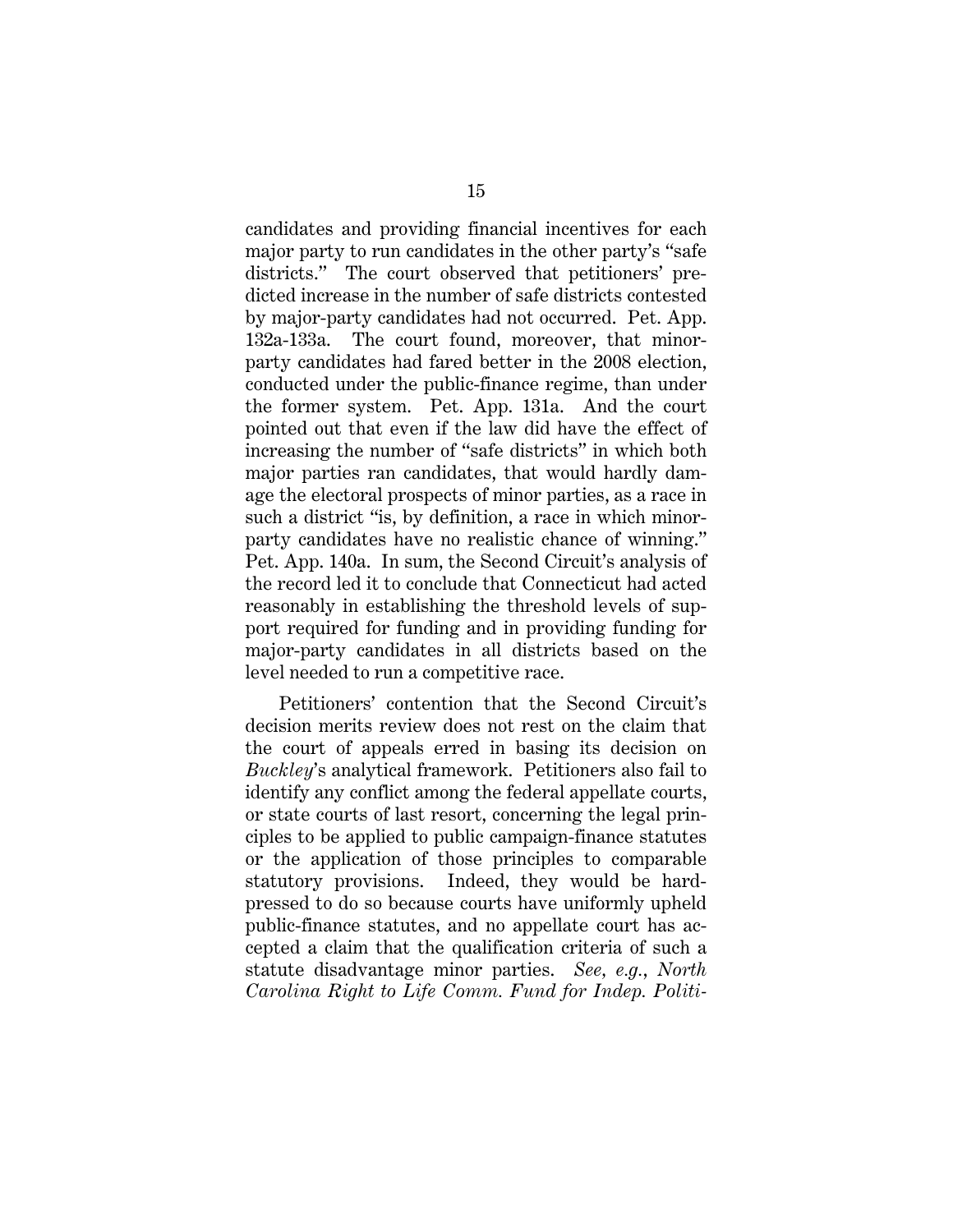*cal Expenditures* v. *Leake*, 524 F.3d 427 (4th Cir. 2008); *Daggett* v. *Commission on Governmental Ethics & Election Practices*, 205 F.3d 445 (1st Cir. 2000); *Nattional Comm. of Reform Party* v. *Democratic Nat'l Comm.*, 168 F.3d 360 (9th Cir. 1999); *Rosenstiel* v. *Rodriguez*, 101 F.3d 1544 (8th Cir. 1996); *Vote Choice, Inc.* v. *DiStefano*, 4 F.3d 26 (1st Cir. 1993); *Libertarian Party of Ind.* v. *Packard*, 741 F.2d 981 (7th Cir. 1984).

Instead, petitioners argue principally that the Second Circuit misapplied the *Buckley* standard to the specific features of Connecticut's statute and the extensive factual record regarding its effects on minor parties. But it is axiomatic that "[a] petition for a writ of certiorari is rarely granted when the asserted error consists of erroneous factual findings or the misapplication of a properly stated rule of law." S. Ct. R. 10.

Petitioners' claims that the Second Circuit misapplied *Buckley* are in any event wholly unpersuasive. Focusing heavily on Connecticut's 10%-of-the-vote qualification threshold, petitioners argue that it burdens their rights because it is less permissive than the 5% threshold for qualification for presidential generalelection funding upheld by the Court in *Buckley*. 3 *Buckley*, of course, nowhere suggested that 5% was a constitutional upper limit on the percentage of votes

 $\overline{\phantom{0}3}$  $3$  Petitioners also observe that the Connecticut statute is unlike the presidential public-finance provisions upheld in *Buckley* because it does not allow minor-party candidates to qualify retroactively for funding in an election based on their showing in that same election. But denying after-the-fact reimbursement based on election results is unlikely to significantly diminish third parties' chances of succeeding in that election, because such funding, by definition, is triggered only when the minor party achieves the required level of success without a public subsidy.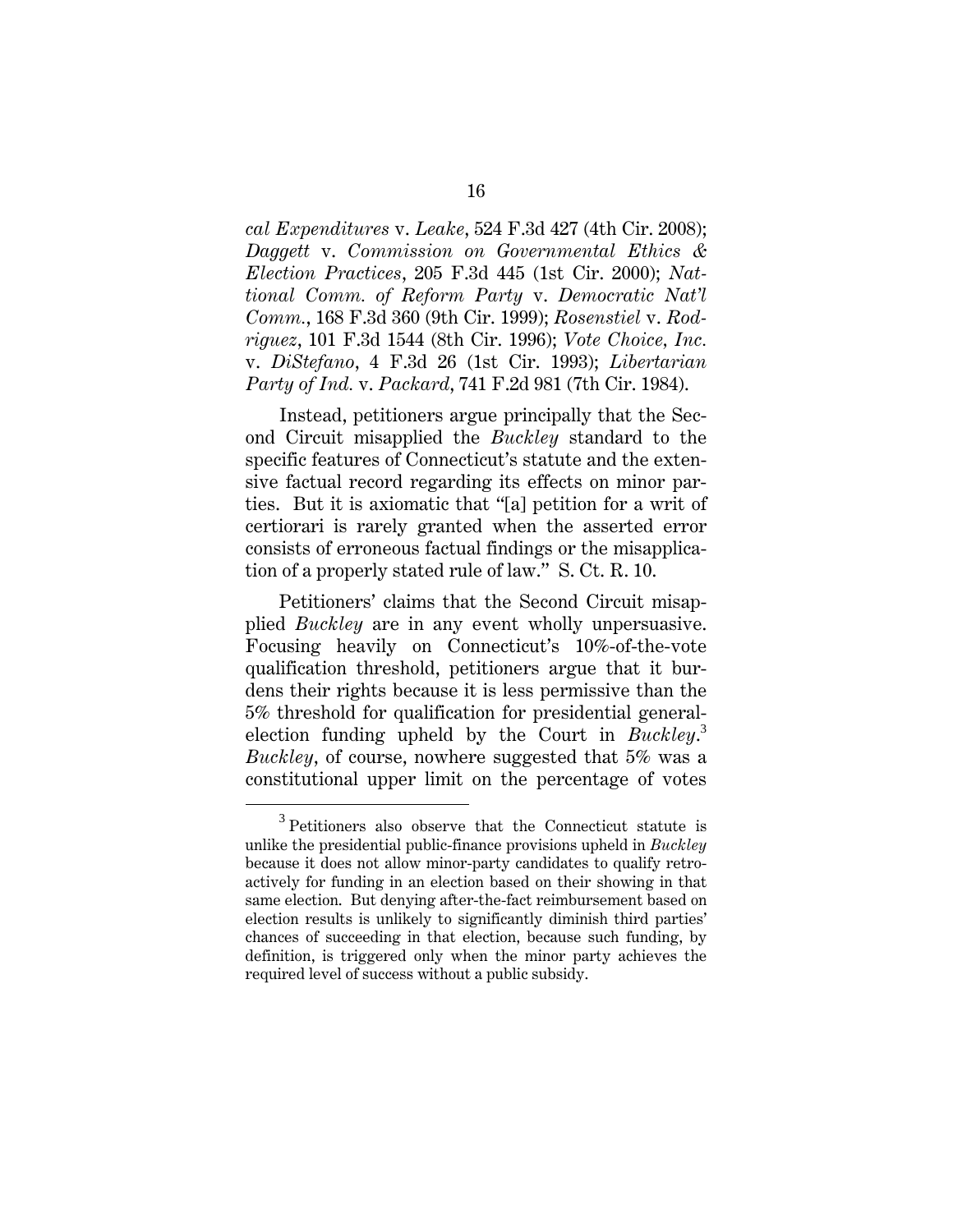that could be required of minor-party or independent candidates in order to qualify for funding. Nor are petitioners able to cite any other authority supporting their position that 10% is too high.

Moreover, petitioners' contention that the Connecticut statute imposes a greater obstacle to the success of independent or minor-party candidates than the presidential public-funding system approved by *Buckley* is unpersuasive because it looks only at the percentage of the vote needed to qualify for funding and ignores other features of Connecticut's system that are actually *more* favorable to minor parties and independents. Under the federal system, attaining the 5% threshold qualifies a candidate only for funding proportionate to the average of the voting percentages received by the major parties. An independent or minorparty presidential candidate who qualified based on 5% of the vote would therefore most likely receive somewhere between 1/9 and 1/10 of the grant available to the major party candidates. A candidate who qualified based on receiving 10% of the vote would likely receive less than 1/4 the grant received by major-party candidates; one who qualified with 15% of the vote would most likely receive just over 1/3 as much as the majorparty candidates; and a minor-party or independent who achieved 20% of the vote would get only about half as much as the major-party candidates.

By contrast, Connecticut, while setting a somewhat higher threshold for qualification, provides significantly larger grants to those who qualify. Minor-party candidates receive 1/3 grants based on the 10% threshold; the amount rises to 2/3 with a 15% level of support; and full funding requires only 20% support. In other words, Connecticut's legislature made the fiscally responsible judgment that it would not waste funds on minor-party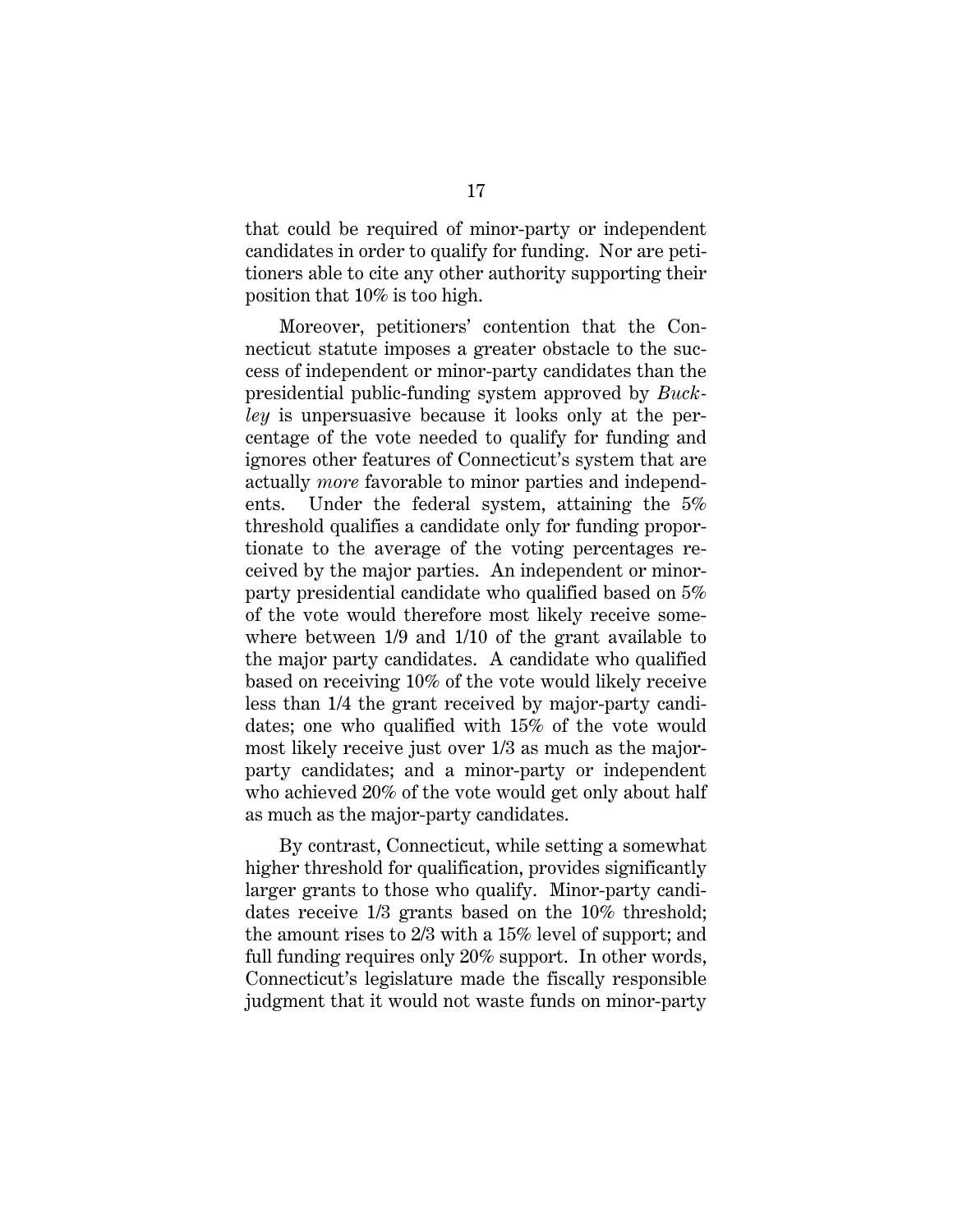and independent candidates with minimal popular support, but would provide more meaningful levels of funding to candidates and parties with low to moderate levels of support. In fact, these grants far exceed the amounts typically raised by minor-party candidates on their own. Minor-party or independent candidates who attain these levels of support receive a greater opportunity to build support further and campaign more competitively in the next election. Nothing in *Buckley*, or anything else in this Court's jurisprudence, suggests that such a legislative judgment is unconstitutional. Indeed, *Buckley* emphasized that such questions of line-drawing are intrinsically matters of legislative judgment: "the choice of the percentage requirement that best accommodates the competing interests involved was for [the legislature] to make." 424 U.S. at 103.

Petitioners' other efforts to nitpick the Second Circuit's application of *Buckley* are no more convincing. Petitioners argue that major-party candidates running in the other major party's "safe districts" have no better prospects for success than minor-party candidates and should therefore not be able to qualify for funding based on their party's statewide electoral success. But this claim founders on the factual record, which shows that when major-party challengers contest a "safe district," they almost always achieve at least 20% of the vote, while minor-party candidates very rarely reach that level. Treating a major-party candidate—even one running in a supposedly non-competitive district—the same for funding eligibility purposes as a minor-party candidate would thus run afoul of *Buckley*'s admonition that "[s]ometimes the grossest discrimination can lie in treating things that are different as though they were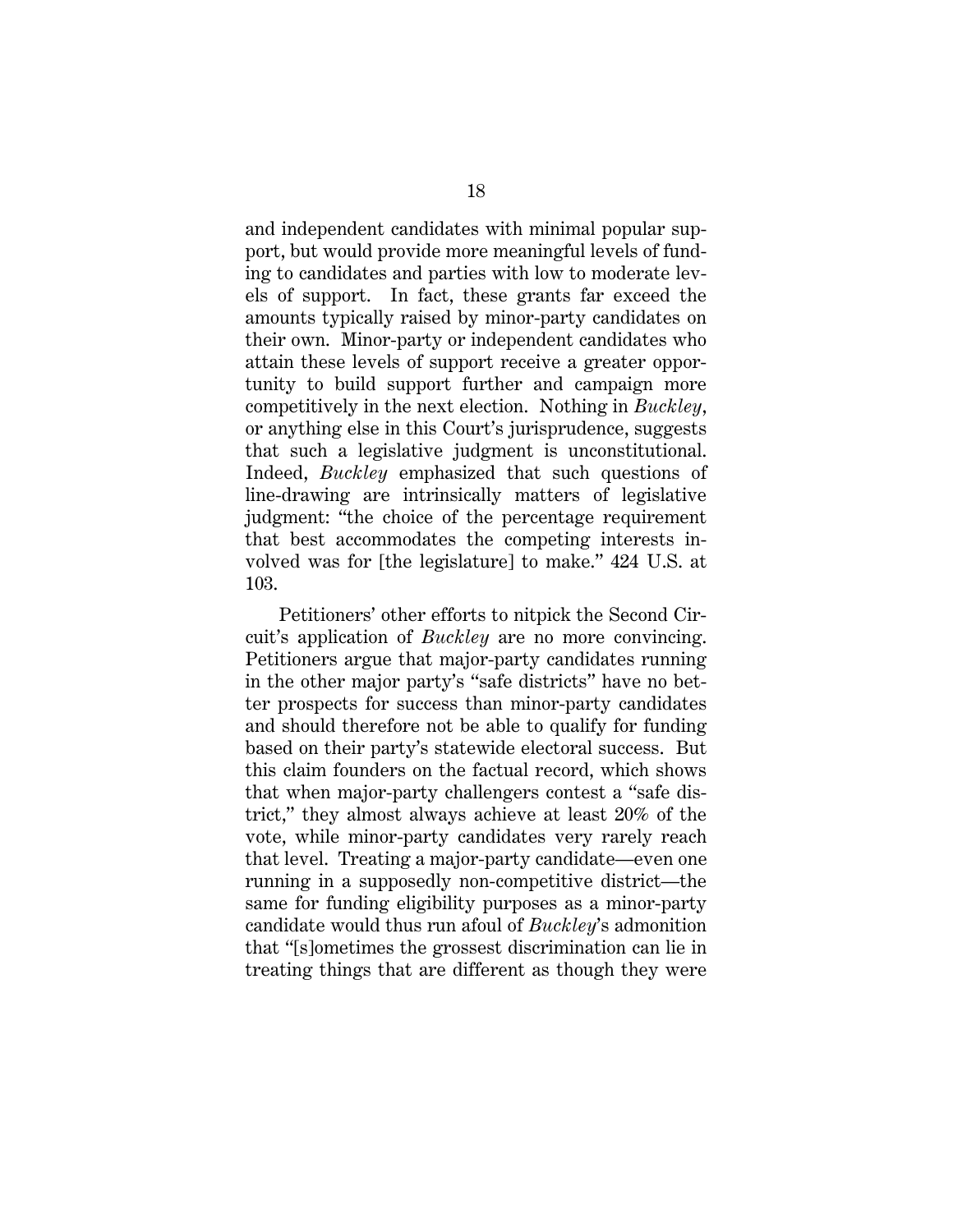exactly alike." 424 U.S. at 97-98 (quoting *Jenness* v. *Fortson*, 403 U.S. 431, 441-442 (1971)).

Petitioners fare no better with their contention that the Connecticut law burdens them by providing major parties with competitive funding levels and thus supposedly encourages major parties to contest "safe districts" more often. Petitioners cite no authority for their novel contention that a candidate who is not eligible for funding suffers an injury of constitutional proportion if a publicly funded candidate receives more money than he or she otherwise would have raised. Nor do petitioners explain how increasing electoral competition among major parties would violate their rights, or why the Court should consider it a problem if the small fraction of votes a minor-party candidate may receive in a major party's "safe district" must now be contested with another major-party candidate. On the contrary, increasing electoral competition is a public good.

Most importantly, petitioners fail to overcome the factual record showing that, far from being crowded out by major-party candidates, minor-party candidates fared *better* after the establishment of public financing than they did before. Moreover, the evidence showed that financing is not the major determinant of whether a major-party candidate chooses to run in a "safe district" of the other major party and that the number of contested districts did not increase in 2008. In short, petitioners' claim that the availability of funding for major-party candidates in the other party's "safe districts" somehow unfairly burdens minor parties is, as the Second Circuit found, unconvincing.

Finally, venturing outside the record, petitioners complain that the Connecticut law "for all practical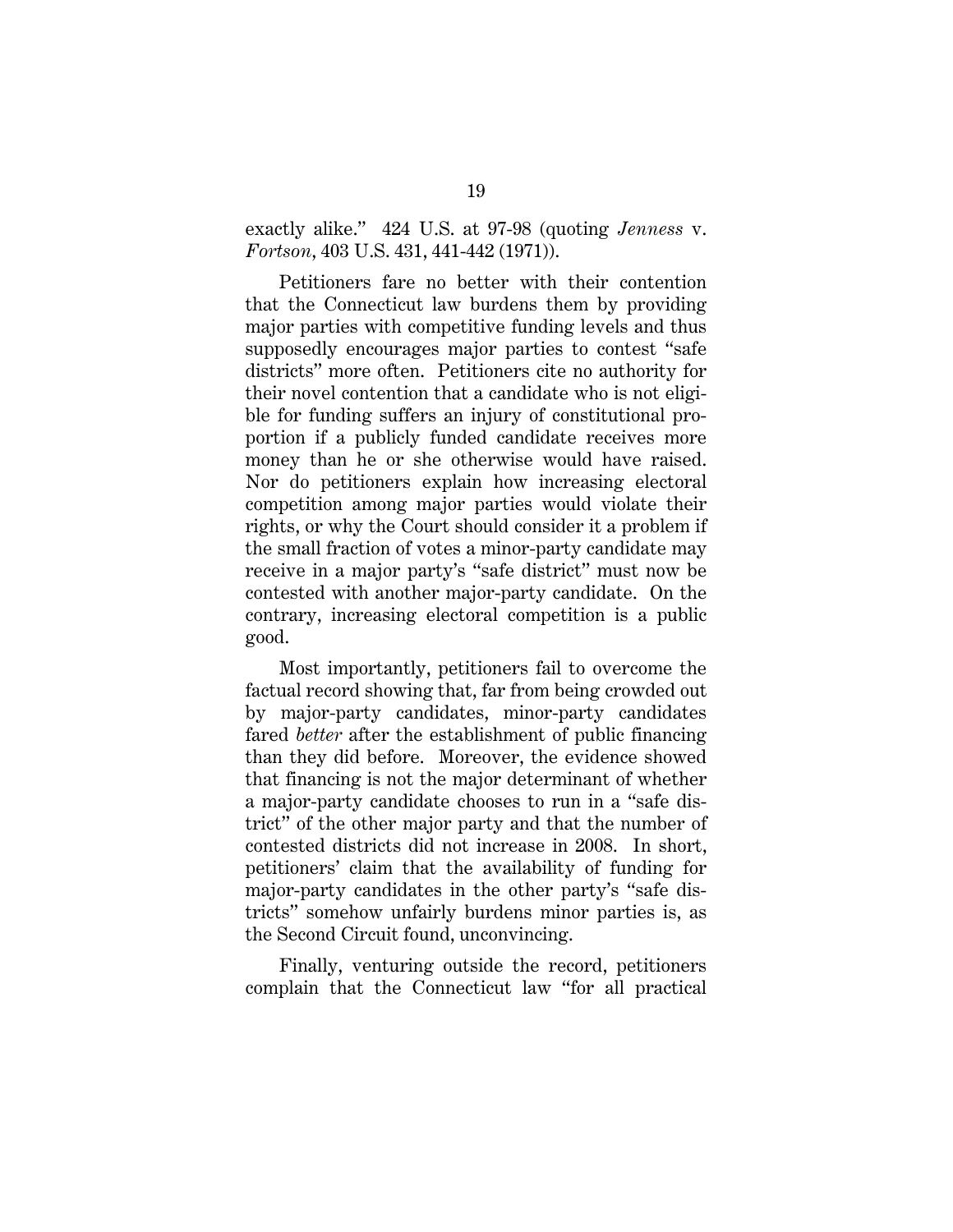purposes, excludes minor parties" because "not a single minor party candidate qualified for a grant in 2010." Pet. 19.<sup>4</sup> The results of a single election, however, cannot alter the fact that the levels of support set by the Connecticut law are ones that, historically, several minor-party candidates have shown the ability to meet, including surprisingly large numbers in the 2008 election. That is not to say that most minor-party candidates will meet them. After all, the very point of the eligibility criteria is to serve the State's important interest in not squandering funds on "hopeless candidacies," *Buckley*, 424 U.S. at 96—a term that, for better or for worse, describes most minor-party candidacies in our two-party system. Connecticut made a reasonable judgment in drawing the line between those candidacies that it is not fiscally responsible to support and those candidacies (including minor-party candidacies) for which it will provide support. That Connecticut's voters in 2010 did not find minor-party candidates appealing does not mean that Connecticut chose the wrong dividing line. And it certainly does not mean that petitioners' fact-bound challenge to the lower court's application of *Buckley* to the record before it deserves to be second-guessed by this Court.

Indeed, the opinion in *Buckley* pointed out that *no* minor-party presidential candidate would qualify for funding in 1976, but the Court found no infirmity in the presidential public funding scheme as a result. 424 U.S. at 99 n.135. *Buckley* flatly contradicts the suggestion

 $\overline{4}$ <sup>4</sup> Presumably what petitioners mean is that no candidate qualified for a grant in 2012 based on the 2010 elections, as the evidence showed that several candidates were eligible for 2010 grants based on the 2008 results.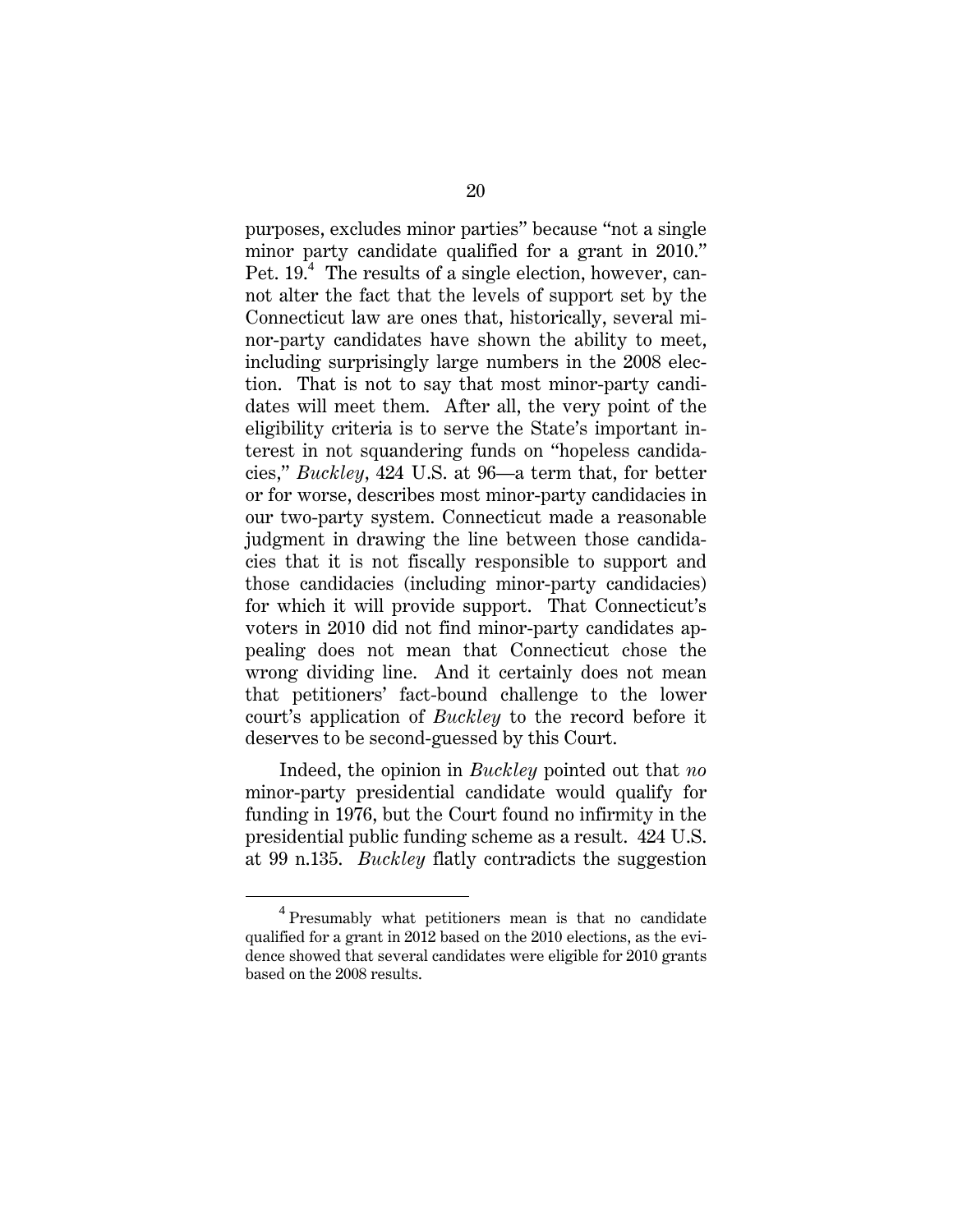that the failure of minor-party candidates to qualify for funding in any one election means that a publicfinancing system unfairly limits electoral opportunities of minor parties.<sup>5</sup>

## II. THIS CASE DOES NOT PRESENT THE "TRIGGER" ISSUE THAT IS BEFORE THE COURT IN *MCCOMISH* AND *ARI-ZONA FREE ENTERPRISE CLUB*

Implicitly recognizing that their fact-bound claim that Connecticut's law unduly burdens their electoral chances does not present an issue meeting this Court's ordinary standards for exercising its certiorari jurisdiction, petitioners attempt to persuade the Court that this case presents the same issue as the two Arizona public-finance cases in which the Court is hearing argument this Term, *McComish* and *Arizona Free Enterprise Club*. But the question presented in the Arizona cases is wholly distinct from any issues properly before the Court in this case.

At issue in the Arizona cases is whether the triggered matching-funds provision in Arizona's publicfinancing program unduly burdens the right of nonparticipating candidates and independent spenders to make unlimited campaign expenditures, in violation of the principles of this Court's decision in *Davis* v. *FEC*, 554 U.S. 724 (2008). Under the challenged provision, publicly funded candidates receive additional funding when privately funded opponents or hostile independent groups make expenditures exceeding the partici-

 $rac{1}{5}$  $<sup>5</sup>$  In addition, the Second Circuit itself left open the possibility</sup> that the issue could be revisited should a different factual record in a future case demonstrate the existence of a constitutional infirmity not evident on the record of this case.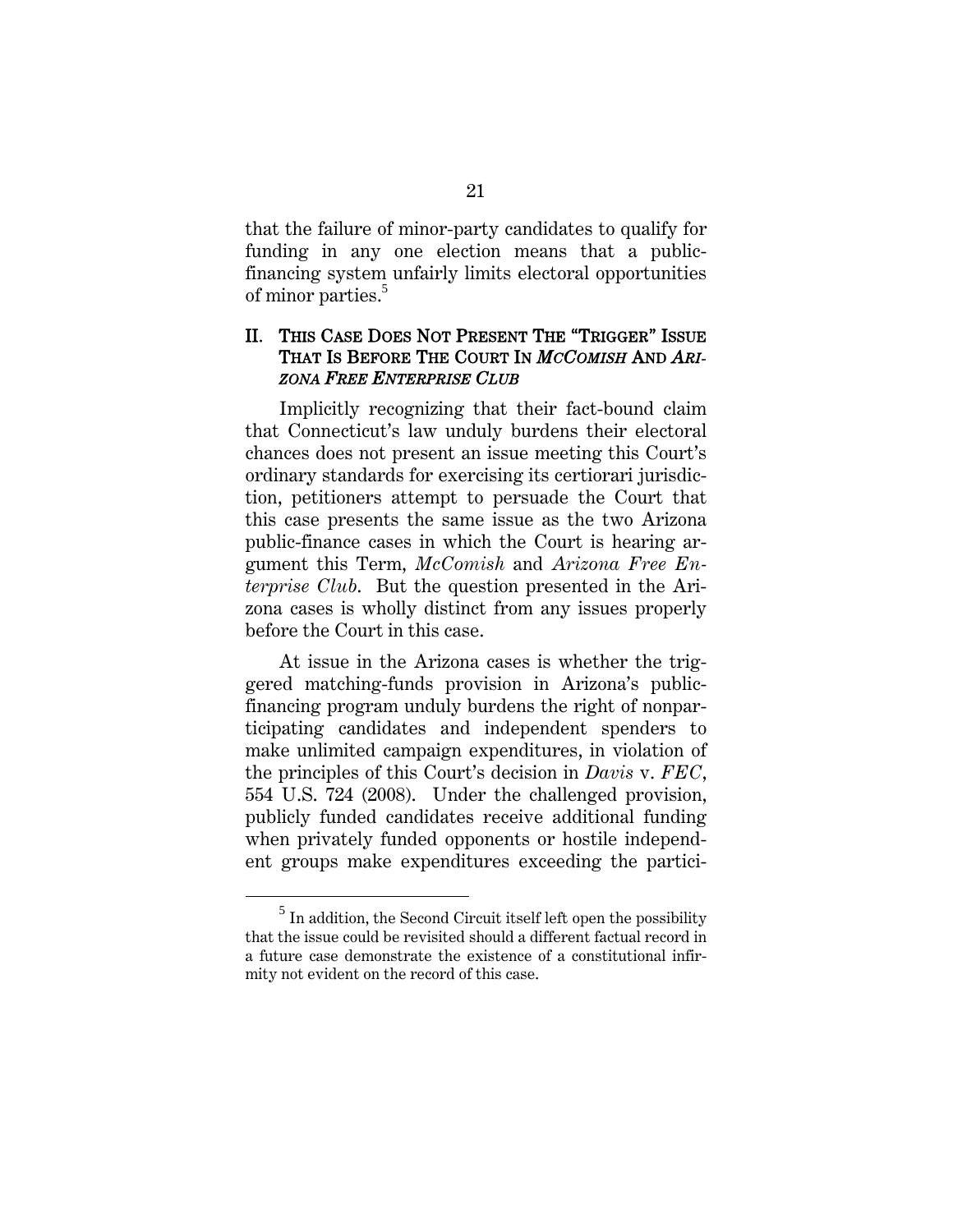pating candidate's basic funding grant. Connecticut's CEP, as originally enacted, included a similar provision, which petitioners challenged in this case.

The problem with petitioners' current argument is that the Second Circuit *agreed* with their claim that the Connecticut statute's trigger mechanism was unconstitutional under *Davis*. No one has challenged that ruling before this Court, nor could they—the Connecticut legislature repealed the trigger provision shortly after the court of appeals issued its decision, so the defendants and intervenors could not have sought this Court's review of the Second Circuit's invalidation of the trigger mechanism even if they had wanted to. In short, the opponents of the Connecticut statute have already prevailed on this issue both in court and in the legislative arena, and it is no longer part of the case.

Petitioners have now shifted their attack to another provision of the Connecticut law, Conn. Gen. Stat.  $§ 9-705(j)(4)$ . Section 9-705(j)(4) provides a reduced grant of public funds (60% of the standard grant) to participating candidates who face only token opposition.<sup>6</sup> Petitioners now argue that § 9-705(j)(4) is analogous enough to the trigger provisions struck down by the Second Circuit to require its invalidation under *Davis* as well. Thus, petitioners contend that even though the Second Circuit *accepted* their *Davis* argument, its decision upholding the remainder of the CEP presents the same claimed conflict with *Davis* that the Court is considering in the Arizona cases.

 $\overline{6}$  $^6$  Section 9-705(j)(3), which petitioners do not seem to include in their challenge, provides an even more reduced grant (30% of the standard grant) to participating candidates who are unopposed.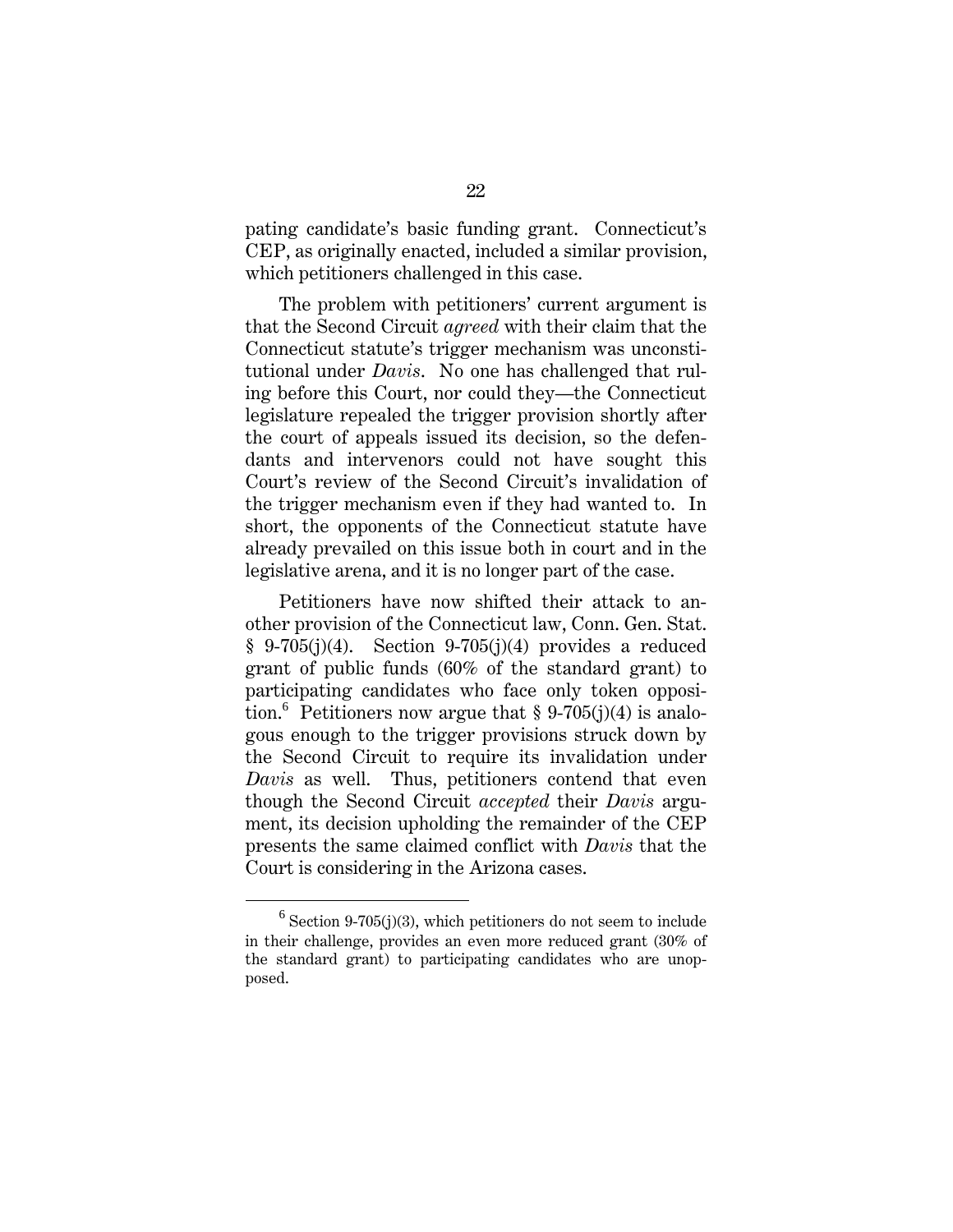Petitioners' argument has three major flaws. First, the issue they now raise was not actually decided by the Second Circuit. Second, the reason it was not decided was that *no one raised it*. And third, § 9-705(j)(4) creates a funding mechanism that is entirely different from Arizona's triggered matching funds, does not depend on expenditures by privately financed candidates or independent committees, and therefore does not implicate the same constitutional issues presented in the Arizona cases.

As to the first flaw in petitioners' argument, this Court has repeatedly stated that it "ordinarily do[es] not decide in the first instance issues not decided below." *Adarand Constructors, Inc.* v. *Mineta*, 534 U.S. 103, 109 (2001) (internal quotation marks omitted); *see Clingman* v. *Beaver*, 544 U.S. 581, 598 (2005). There is no doubt that the Second Circuit did not rule on the constitutionality of § 9-705(j)(4) under *Davis*. The provision was mentioned only once by the Second Circuit, in the "background" section of the court's opinion. Nothing in the court's discussion of the case suggests that it intended to issue a ruling of any kind on the constitutionality of that specific provision, still less a ruling on whether the court's invalidation of the triggered matching-fund provisions under *Davis* should apply to this provision as well.

Second, the Second Circuit did not decide the issue because petitioners did not argue it. Given the seriousness with which the Second Circuit took the *Davis*based challenge to the CEP's triggered matching-funds provisions, it undoubtedly would have considered the application of *Davis* to § 9-705(j)(4) had it understood petitioners to assert that that provision was unconstitutional under *Davis*. But nothing in petitioners' briefs alerted the court to this possibility. Petitioners briefly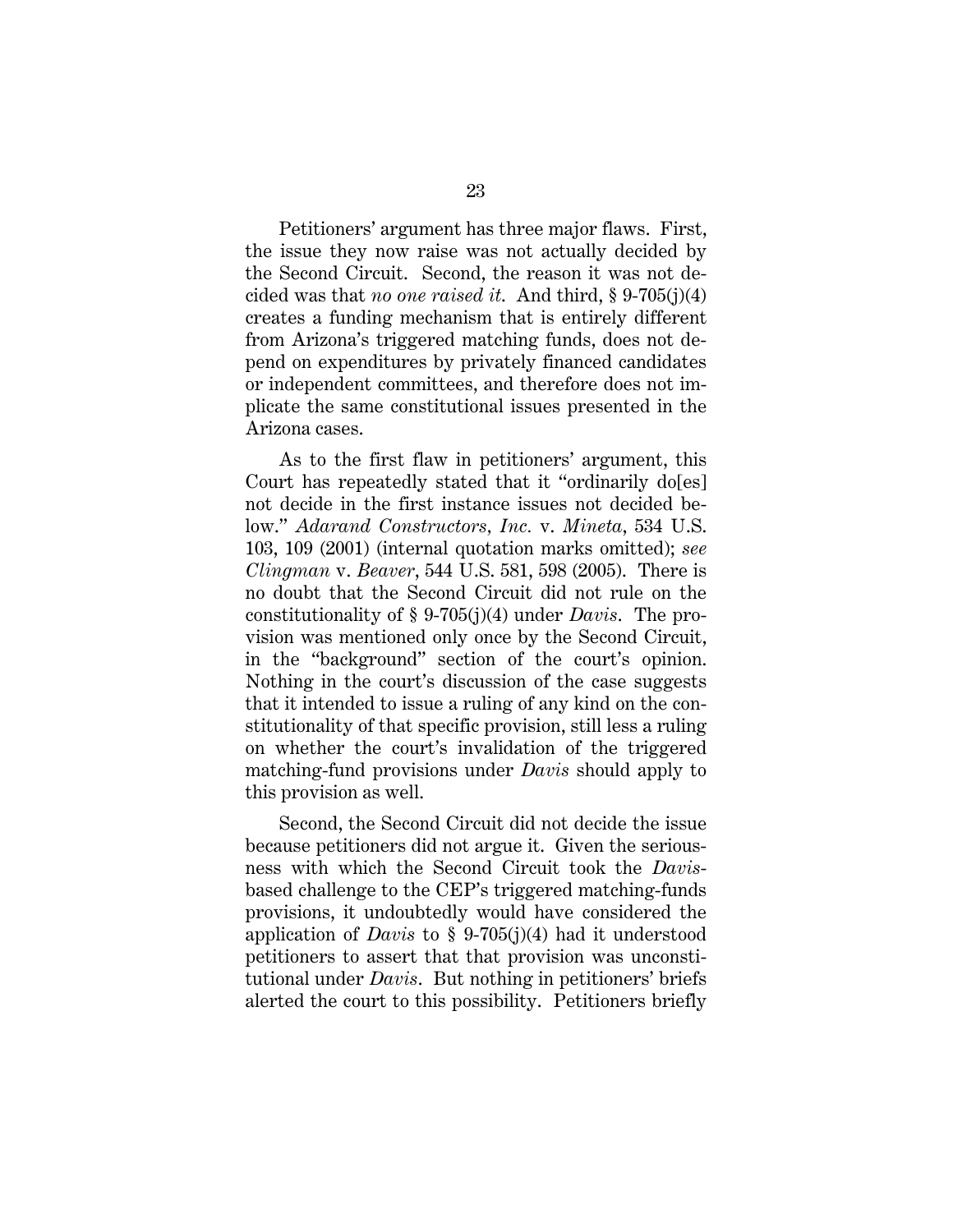mentioned  $\S 9-705(j)(4)$ 's existence in two footnotes to their statement of facts (2d Cir. Appellees' Br. 12 n.5, 17 n.6), and discussed it in passing again in one paragraph of their argument. But in the 15 pages of their brief devoted to developing their *Davis*-based argument against the constitutionality of the CEP's triggered matching-funds provisions, petitioners never mentioned § 9-705(j)(4) at all. *Id.* at 99-115. Having failed to make the argument in their brief below, petitioners are in no position now to fault the Second Circuit for not addressing the issue, let alone to claim that the court of appeals implicitly decided the point against them. A purely imaginary decision on a point not raised cannot justify either granting the petition or holding it pending the outcome in the Arizona cases.

In any event, petitioners' contention that § 9- 705(j)(4) poses the same constitutional issues as the Arizona triggered matching-funds provisions is meritless. The constitutionality of provisions triggering matching funds based on opposition spending is not the same question as the constitutionality of providing *reduced* funding to candidates in essentially uncontested races. Section 9-705(j)(4) does not provide additional funding for participating candidates in danger of being outspent by nonparticipating opponents. Rather, together with  $\S 9-705(j)(3)$ , it protects the State's limited financial resources by providing reduced funding for a candidate who is unopposed or faces only token opposition. It avoids squandering public funds on such uncompetitive races by using the absence of a majorparty opponent or of a minor-party opponent who has raised more than a *de minimis* amount of campaign funds as a measure of the absence of a genuinely contested race. It does not even arguably "penalize" a candidate's opponents for engaging in unlimited spend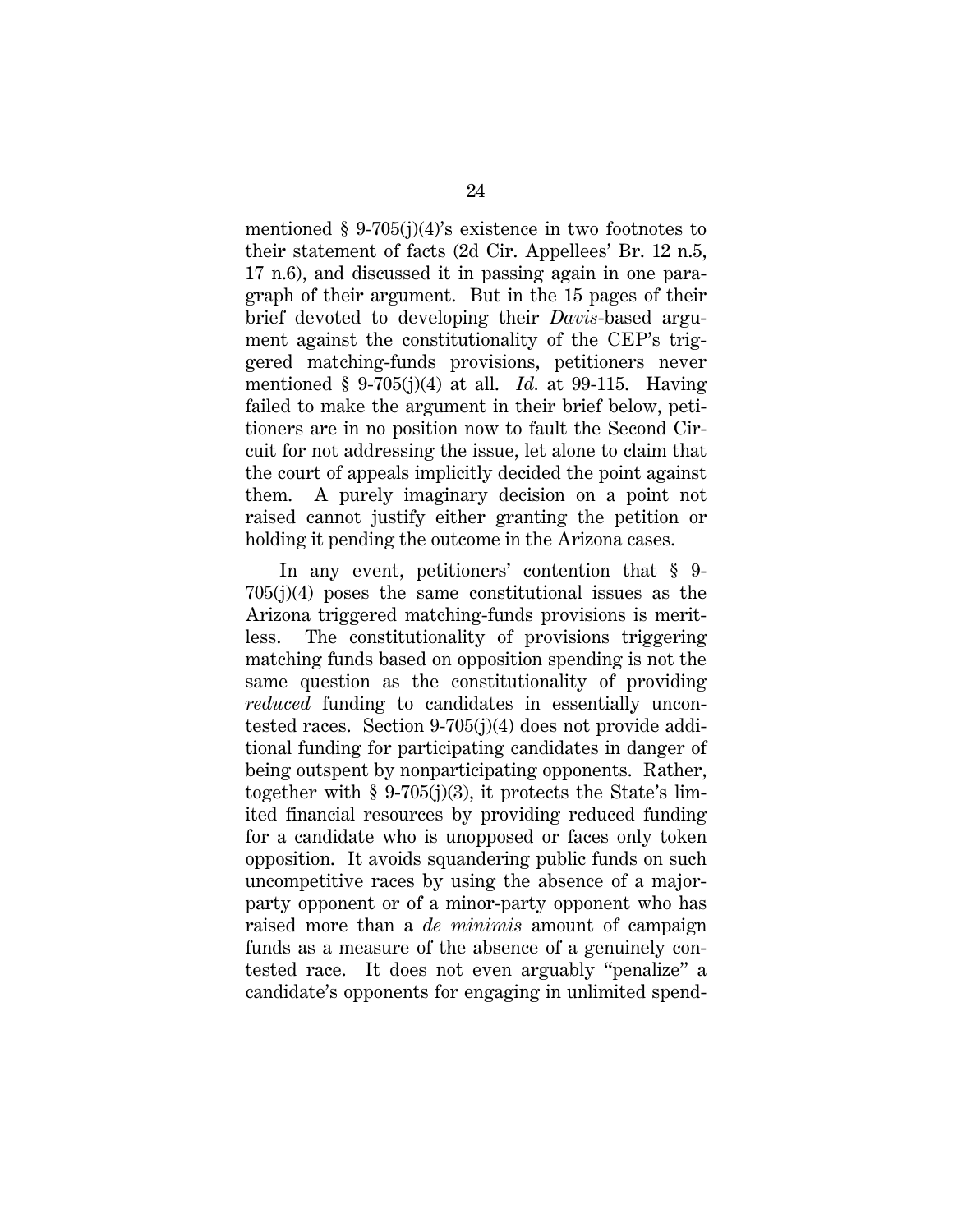ing outside of the public-finance system, as it does not make eligibility for full funding dependent on such spending by opponents, but principally on whether a candidate's opponents raised the amount of funds needed to qualify for *public* financing.

In short, petitioners' effort to paint their petition as one involving the same issues as the Arizona cases is a sham. The "trigger" question those cases involve whatever its proper resolution—is now out of this case because petitioners *prevailed* on it below. The statutory provision petitioners now seize on to create the illusion that there is a common issue was never ruled on or challenged on this basis below. Even if it had been, the Millionaire's Amendment that was at issue in *Davis* and the triggered matching-funds provisions at stake in the Arizona cases raise issues of fact and law that are distinct from those that would arise in an assessment of the constitutionality of  $\S 9-705(j)(4)$ .

## III. PETITIONERS' ASSERTION THAT A "CONFLICT" WITH A 1977 DISTRICT COURT OPINION JUSTIFIES A GRANT OF CERTIORARI IS MERITLESS

Petitioners' contention that this case merits a grant of certiorari because of a conflict with the district court decision in *Bang* v. *Chase*, 442 F. Supp. 758 (D. Minn. 1977), is as far-fetched as their claim that this case presents the same issues as the Arizona cases.

For starters, on the point for which the petitioners cite it, *Bang* is nothing more than a district court decision. To be sure, a part of what *Bang* decided was summarily affirmed by this Court, and the Second Circuit therefore devoted considerable attention to whether it was bound by the district court's holding striking down a portion of Minnesota's public-finance law. But petitioners fail to acknowledge (and the Sec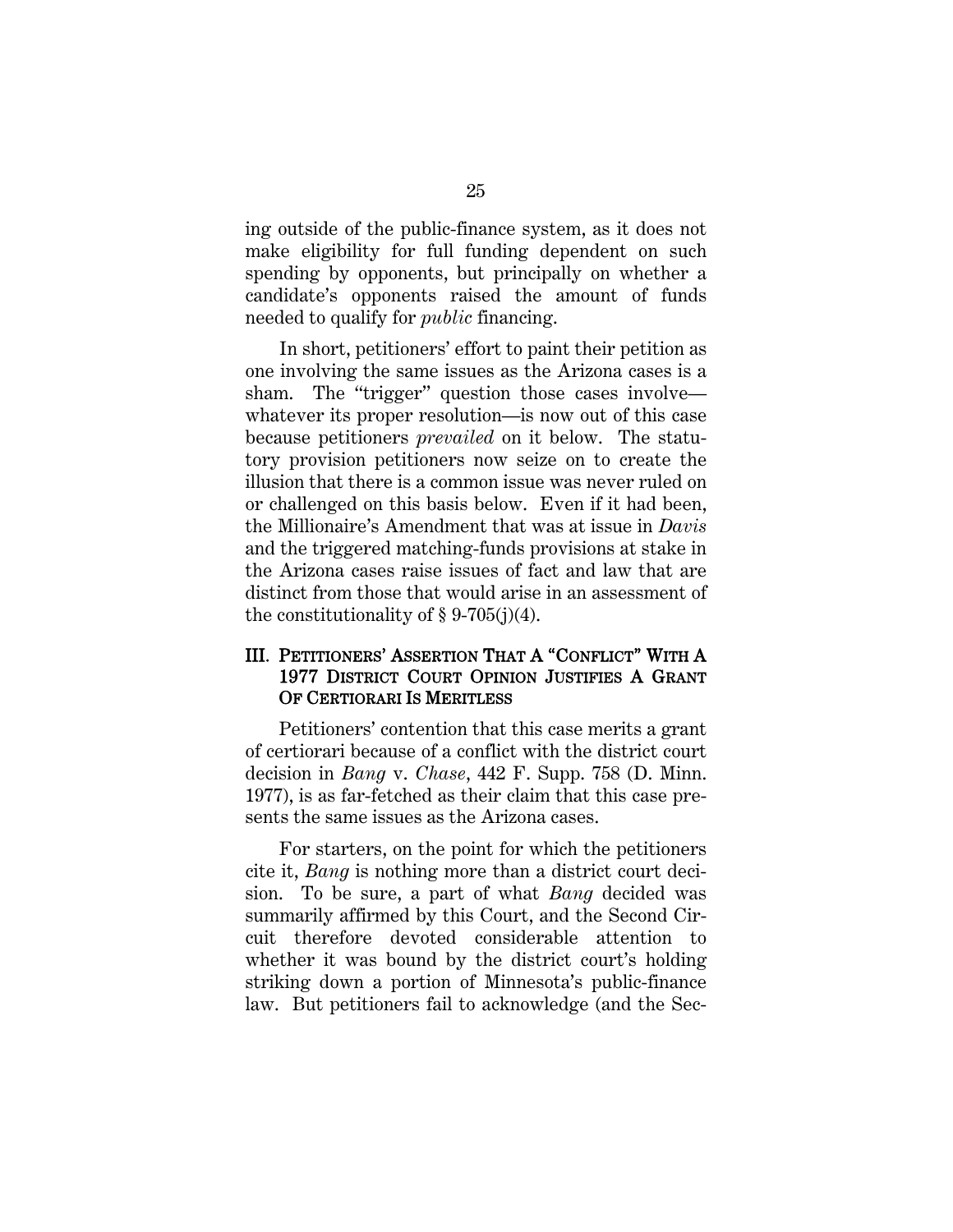ond Circuit was apparently unaware) that this Court's summary decision in *Bang* in fact only affirmed the district court's holding that the Minnesota public-finance statute was, for the most part, *constitutional*. That holding (which did not include the part of the *Bang* opinion on which petitioners rely) was the only issue before this Court on direct appeal from the district court's decision.

*Bang* involved a broad challenge to Minnesota's voluntary public-financing system as well as other provisions of Minnesota's campaign-finance laws, including mandatory expenditure limitations that were obviously invalid under the then-recent decision of this Court in *Buckley*. The district court struck down the expenditure limitations but generally upheld the publicfinancing system. The court held that public financing served important state interests in preventing actual corruption and the appearance of corruption and that the law's challengers had not "adequately demonstrated that the Act's public-financing provisions will unfairly or unnecessarily burden the political opportunity of minority party candidates." 442 F. Supp. at 767. The court struck down only one aspect of the publicfinance system, relating to the allocation of funding among participating candidates. *Id.* at 768.

The *plaintiffs* in *Bang* then filed a jurisdictional statement challenging the district court's holding that the public-finance system was constitutional. No. 77- 1450, Jurisdictional Statement (U.S. filed Apr. 11, 1978). Meanwhile, Minnesota's legislature repealed the allocation system that the district court had held unconstitutional, and the defendants in the case accordingly did not file a jurisdictional statement challenging that holding. No. 77-1450, Motion to Dismiss or Affirm 4-5 & n.4 (U.S. filed May 11, 1978). Thus, the issues ap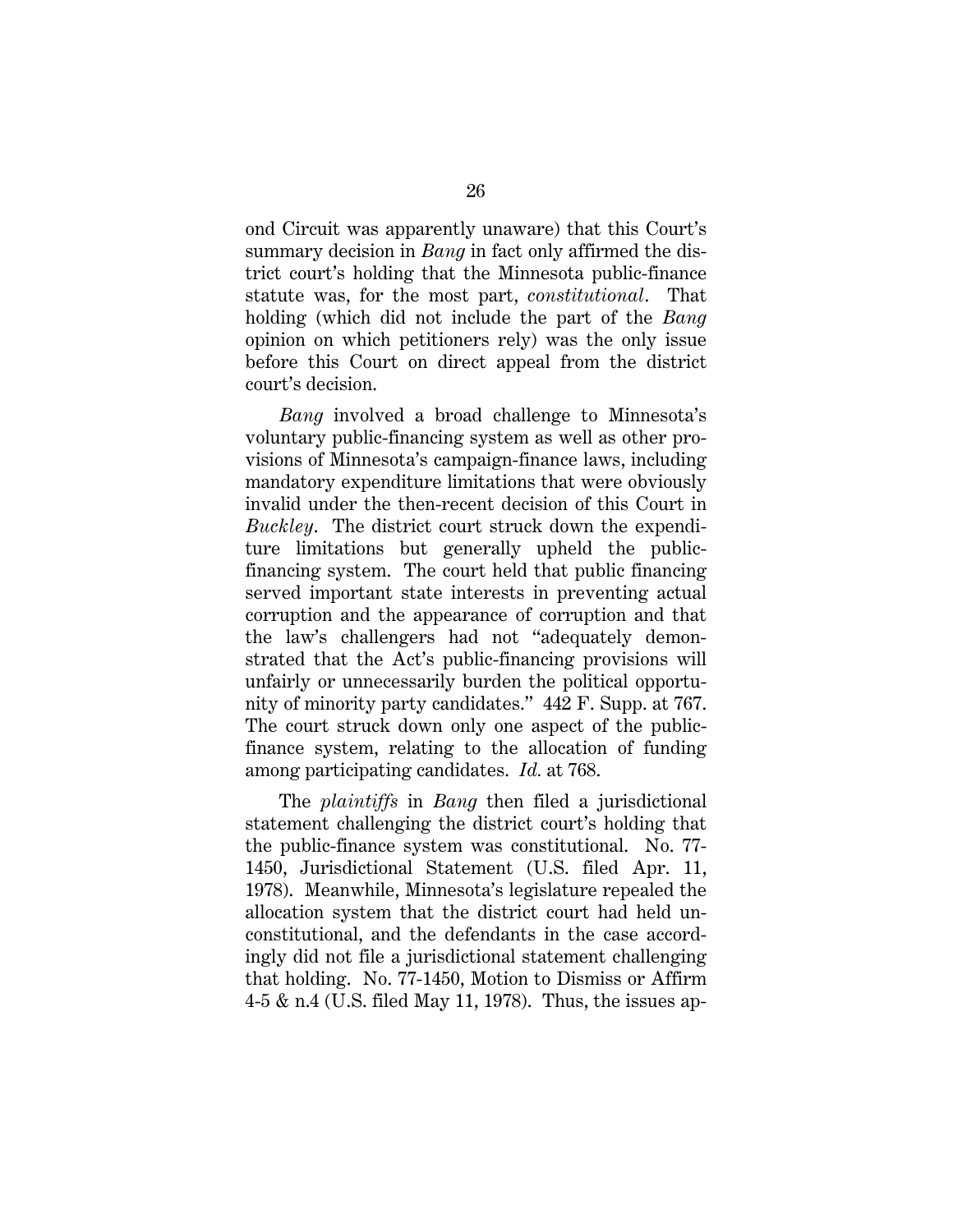pealed to this Court related solely to the district court's decision *upholding* Minnesota's public-finance law, and the Court's summary affirmance represented only a judgment that the district court had correctly held the State's voluntary public-finance system *constitutional*. The district court's holding as to the allocation of funds, on which petitioners so heavily rely, was not before this Court on appeal, and this Court's summary affirmance therefore adds no precedential weight to that holding.<sup>7</sup>

Thus, even taken at face value, petitioners' reliance on *Bang* is nothing more than a claim of conflict between a recent decision of a federal court of appeals and a decades-old decision of a single district court. Such a claim of conflict is not generally a sufficient basis for the exercise of this Court's certiorari jurisdiction. *See* S. Ct. R. 10. Indeed, that petitioners' principal claim of decisional conflict is based on just one district court decision—and one that can hardly be called recent—only underscores the absence of any divergent rulings among the lower courts that call for resolution by this Court.

Moreover, the claim of conflict is not even accurate, as the issue decided in *Bang* was remote from those implicated in this case. Unlike Connecticut's CEP, the statute at issue in *Bang* permitted taxpayers to designate a portion of their taxes to support candidates of a particular party. Funds designated for each party were then distributed uniformly to that party's legislative

 $\overline{7}$  $17$  Because the reasoning of Judge Kearse's partial dissent rested largely on the erroneous premise that the part of *Bang* striking down the allocation provision was a binding precedent because this Court had summarily affirmed it, the dissent's analysis lacks persuasive force.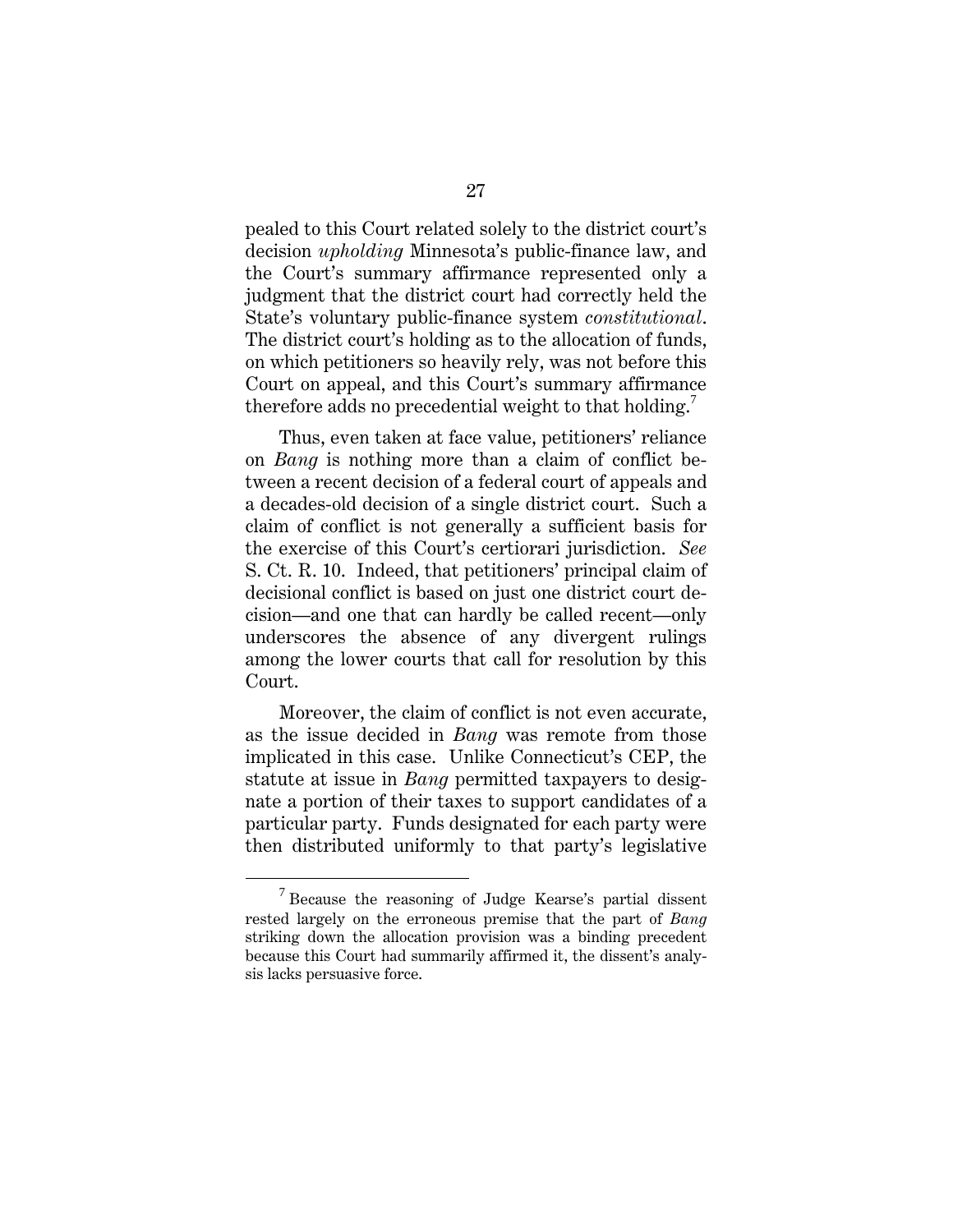candidates in districts statewide. Thus, whichever of the two *major* parties (Independent Republican and Democratic Farmer-Labor) received more designated funds statewide would get a funding advantage over the other major party in *every* legislative district. It was that systematic disparity between the funding for the two major parties that led the district court to strike down that portion of the legislation on the ground that it unfairly discriminated against whichever party lacked a statewide plurality of support (even though any "discrimination" was the result of the individual funding preferences expressed by taxpayers statewide). *See* 442 F. Supp. at 768.

This unique allocation feature of Minnesota's former law has no counterpart in Connecticut's CEP. Unlike the former Minnesota statute, Connecticut's public-finance law does not create disparities in funding of major-party candidates based on the parties' relative popularity at the statewide level; rather, it provides equal funding to all major-party candidates. Moreover, Connecticut's law, unlike the law in *Bang*, makes funding available to non-major-party candidates based on their support in particular districts. The unfairness that troubled the district court in *Bang* is not present under the Connecticut law.

Nor is it the case, as petitioners suggest, that *Bang* stands for some broader principle that it is always unfair to use statewide levels of party support to distinguish among parties when applying election laws at the individual district level. Certainly nothing in the three short paragraphs that *Bang* devoted to the allocation issue suggests that it was purporting to adopt such a general rule. Indeed, had it done so it would have placed itself squarely in conflict with this Court's thenrecent decision in *American Party of Texas* v. *White*,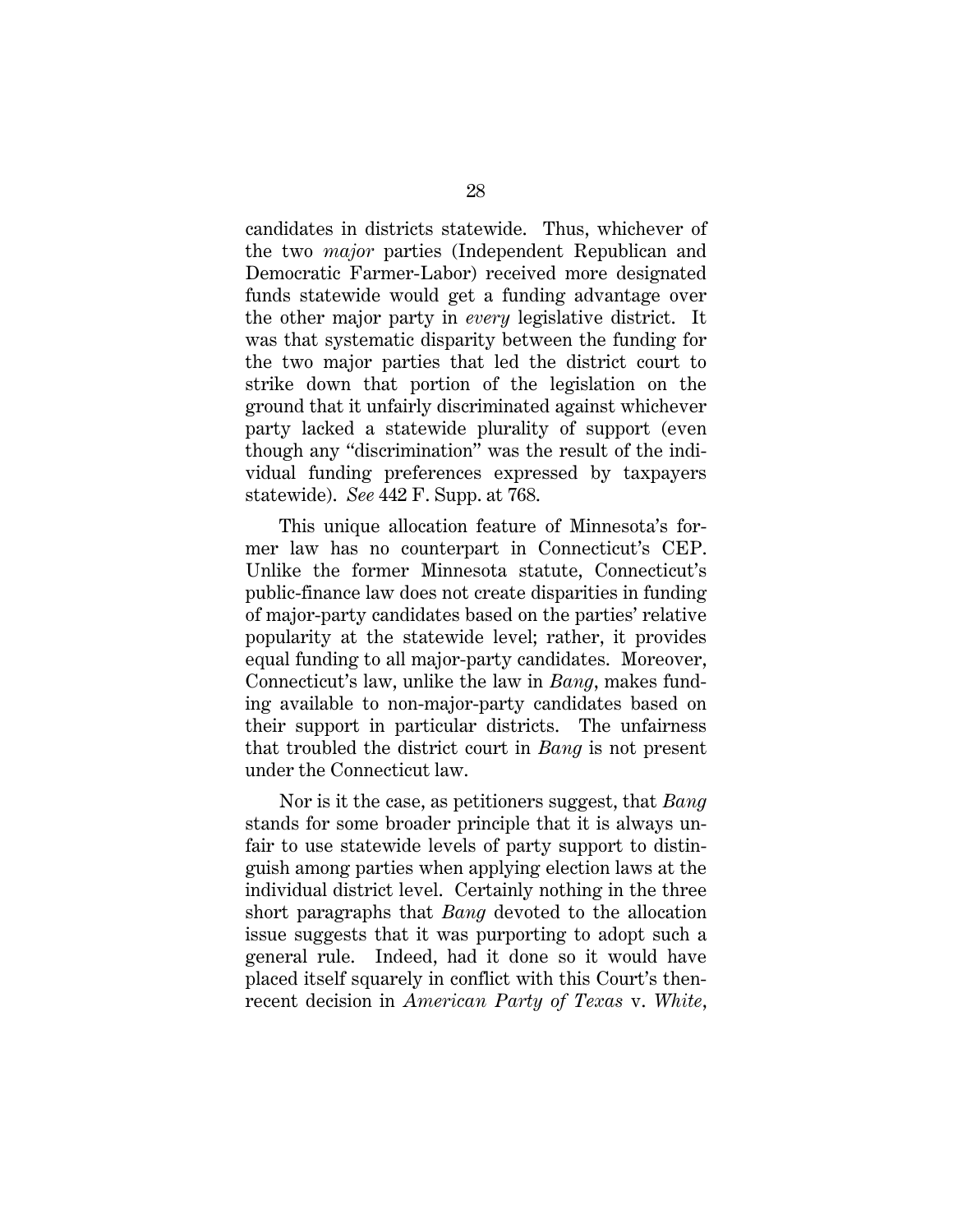415 U.S. 767 (1974), which upheld a Texas law providing for automatic general-election ballot access statewide, as well as statewide funding for primary elections, based upon a party's vote total in the most recent gubernatorial election. Under *Buckley*, criteria determining eligibility for public funding are subject to less stringent scrutiny than are ballot-access laws. Thus, *a fortiori*, *White*'s approval of the use of statewide vote totals to determine major-party status for purposes of automatic ballot access at the individual district level refutes the existence of a per se rule against use of statewide vote totals to determine a party's eligibility for public funding. The assertion that the contextspecific ruling in *Bang* is in conflict with the Second Circuit's approval of Connecticut's very different statutory scheme is meritless.

## IV. REVIEW OF THIS CASE IS NOT A MATTER OF NA-TIONAL IMPORTANCE

Petitioners acknowledge that the specific eligibility criteria that they challenge in Connecticut's statute differ from those of other state public campaign-finance laws. They make no pretense of pointing to any broad disagreement among the lower courts about the standard to apply to claims that public-finance laws burden minor parties, nor do they identify any specific conflict over how that standard has been applied (aside from their inaccurate claim of a conflict between the decision below and *Bang*). Yet they nonetheless assert that review of the Second Circuit's application of *Buckley* to a distinctive statutory scheme and an extensive factual record is somehow a matter of national importance.

Petitioners have it backwards. Although publicfinance statutes (and public-finance litigation) have existed since the 1970s, legislatures on both the state and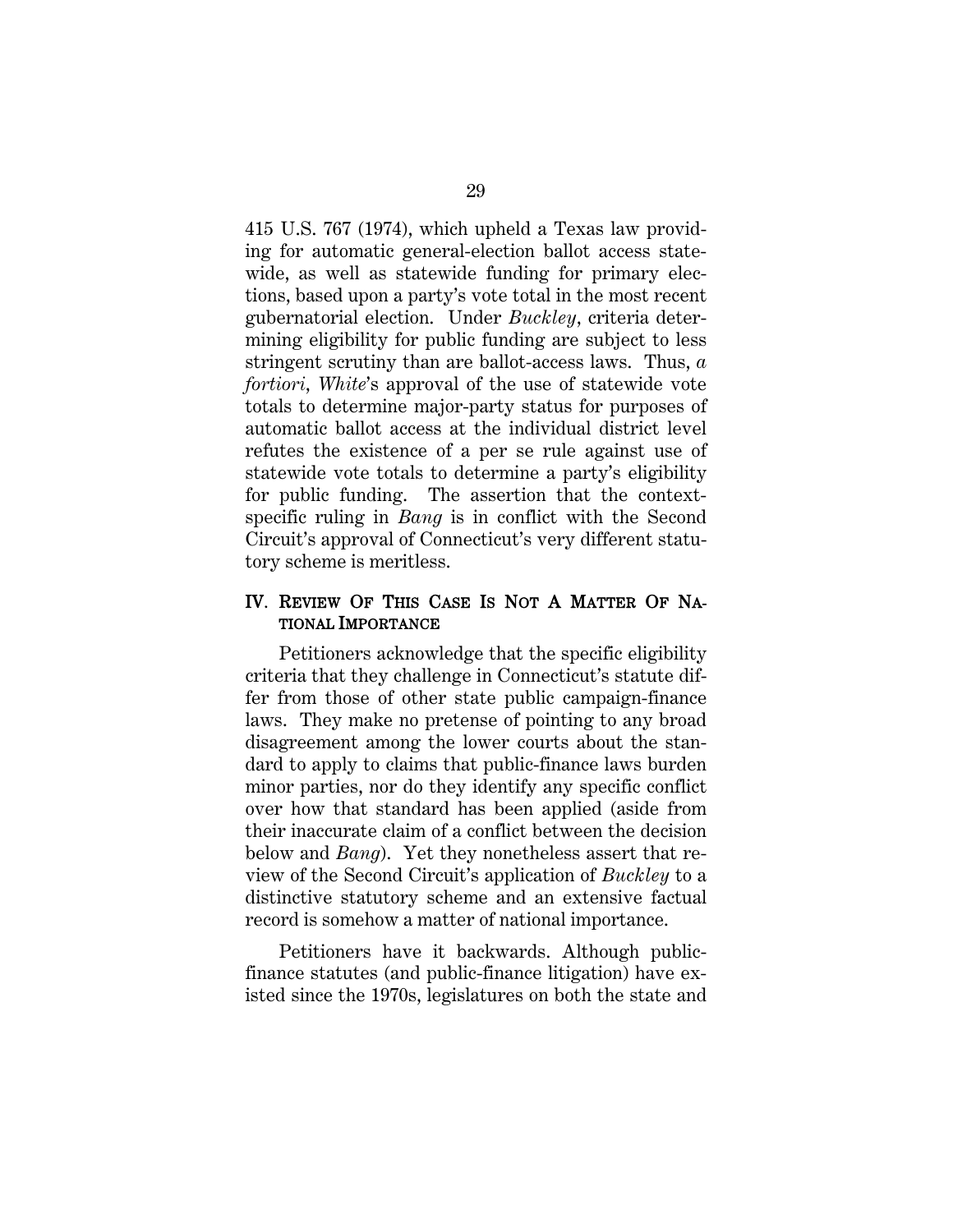federal levels are continuing to experiment with different approaches to public-finance legislation, and it remains to be seen whether public financing of political campaigns will expand significantly, and, if it does, what form that expansion will take. Litigation in this area has generally involved application of the lenient *Buckley* standard to the specific features of each statute and the particular ways in which each jurisdiction has adapted public financing to suit its own needs.

There is little reason for this Court to step into this evolving area to address claims that a particular legislature drew the lines in the wrong place in exercising its broad and undoubted authority to limit scarce public funding to candidates with realistic prospects of competing. Absent a real conflict among the lower courts requiring this Court's attention or a substantially more compelling claim that a statute has genuinely burdened the prospects of minor parties, this Court should not expend its resources on a case that presents nothing more than a question of the fact-specific application of the general principles laid out by *Buckley* a generation ago.

#### **CONCLUSION**

For the foregoing reasons, the petition for a writ of certiorari should be denied.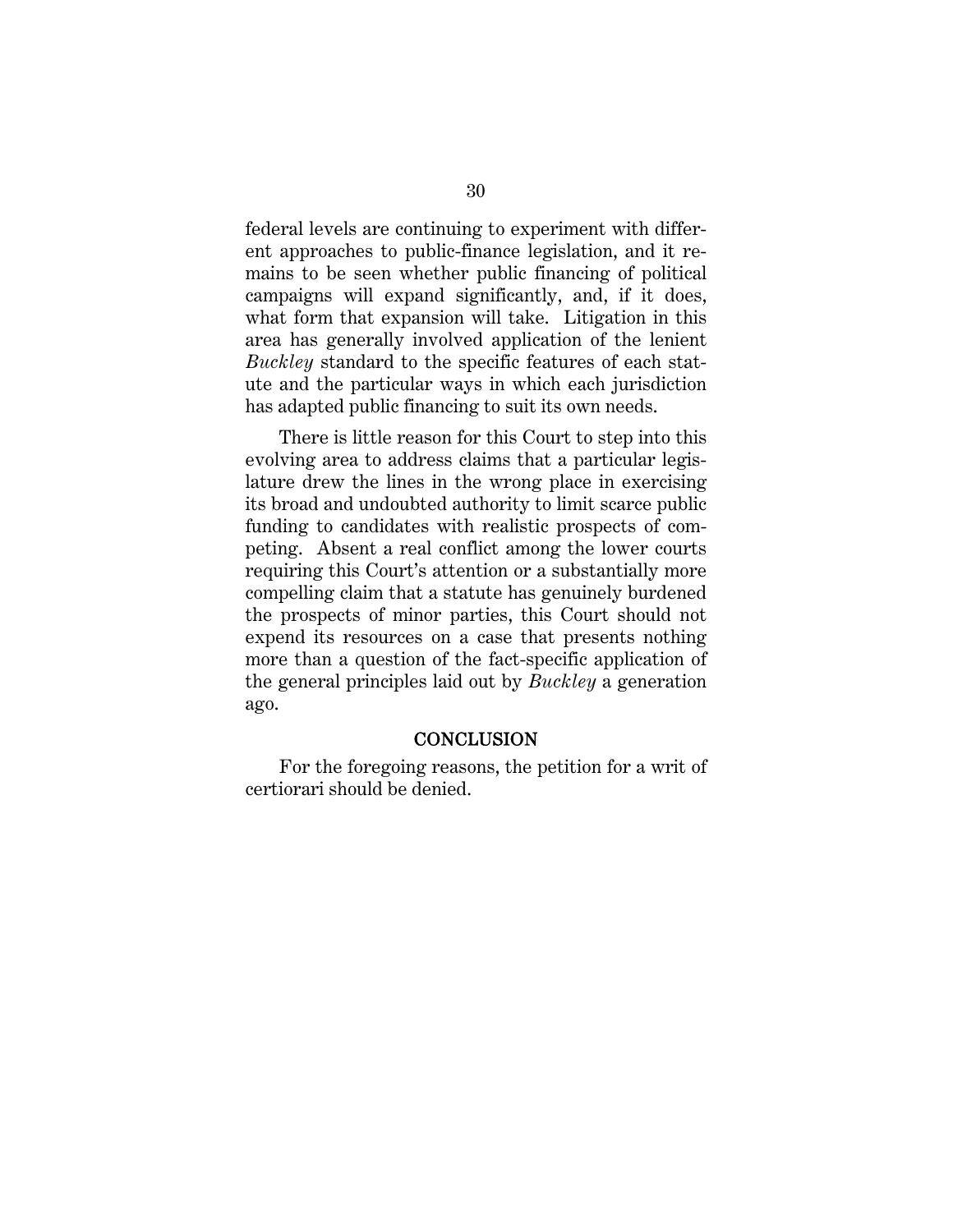Respectfully submitted.

 SETH P. WAXMAN *Counsel of Record* RANDOLPH D. MOSS WILMER CUTLER PICKERING HALE AND DORR LLP 1875 Pennsylvania Ave., NW Washington, DC 20006 (202) 663-6000 seth.waxman@wilmerhale.com

SCOTT L. NELSON ALLISON M. ZIEVE PUBLIC CITIZEN LITIGATION GROUP 1600 20th Street, NW Washington, DC 20009 (202) 588-1000

ROGER M. WITTEN WILMER CUTLER PICKERING HALE AND DORR LLP 399 Park Avenue New York, NY 10022 (212) 230-8800

FRED WERTHEIMER DEMOCRACY 21 2000 Massachusetts Ave., NW Washington, DC 20036 (202) 355-9610